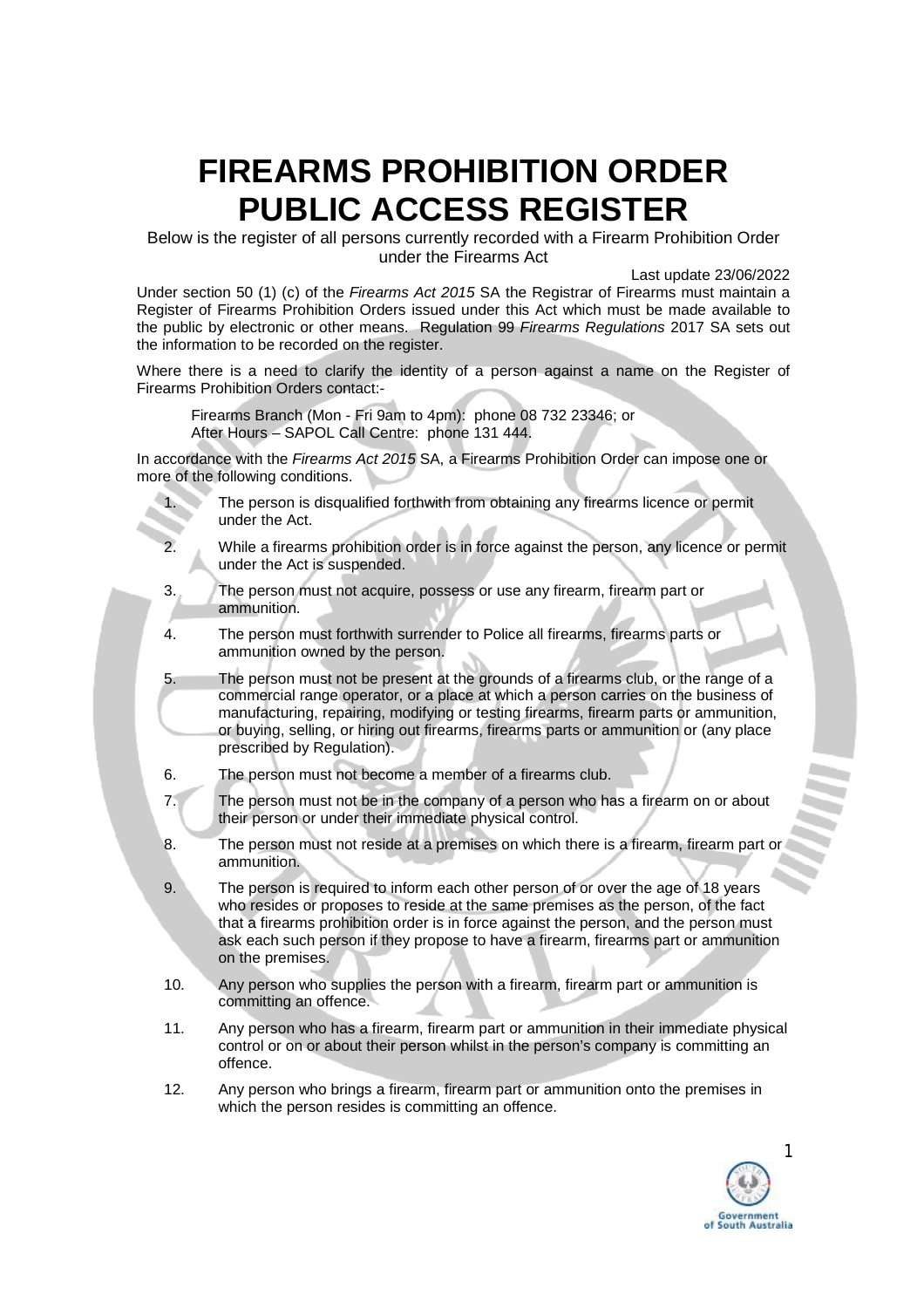Below is the register of all persons currently recorded with a Firearm Prohibition Order

| unuci the Filedinis Act<br>Last update 23/06/2022 |                            |                |                 |                  |
|---------------------------------------------------|----------------------------|----------------|-----------------|------------------|
|                                                   |                            | PERSON'S       | <b>FPO DATE</b> | <b>POLICE</b>    |
| <b>FULL NAME OF PERSON</b>                        |                            | <b>DATE OF</b> | OF ISSUE        | <b>REFERENCE</b> |
|                                                   |                            | <b>BIRTH</b>   |                 | <b>NUMBER</b>    |
| ABDIRAHMAN-KHALIF                                 | Zainab                     | 01/01/1995     | 19/08/2019      | SAI1900192685    |
| <b>ACKLAND</b>                                    | Shannon                    | 18/03/1982     | 21/09/2015      | SAI1500073055    |
| <b>ACKOSKI</b>                                    | <b>Kire</b>                | 30/09/1982     | 13/06/2017      | SAI1700068545    |
| <b>AFOROZIS</b>                                   | Anthony                    | 11/11/1970     | 17/10/2011      | 11/Y75329        |
| <b>AGIUS</b>                                      | <b>James Arthur</b>        | 13/12/1974     | 27/09/2021      | SAI2100212452    |
| <b>ALLEN</b>                                      | <b>Brenton Christopher</b> | 25/09/1990     | 08/11/2019      | SAI1900275572    |
| <b>ALLEN</b>                                      | Jeffrey Peter              | 29/04/1960     | 28/08/2018      | SAI1800111171    |
| <b>ALLFORD</b>                                    | <b>Christopher Mark</b>    | 03/08/1982     | 15/03/2019      | SAI1900063786    |
| <b>ALLSOPP</b>                                    | Dean David                 | 31/07/1991     | 02/02/2013      | 13/J93952        |
| <b>ALZUAIN</b>                                    | Hussain                    | 01/10/1987     | 22/02/2010      | 10/S81168        |
| <b>ALZUAIN</b>                                    | Mohammed                   | 01/07/1991     | 01/06/2015      | SAI1500041323    |
| <b>ANAGNOSTOPOULOS</b>                            | Stefanos                   | 24/06/1984     | 12/09/2018      | SAI1800120230    |
| <b>ANDERSON</b>                                   | Adam                       | 10/01/1985     | 21/07/2015      | SAI1500054922    |
| <b>ANDERSON</b>                                   | David                      | 02/04/1973     | 16/07/2016      | SAI1600061921    |
| <b>ANDERSON</b>                                   | <b>Mark David</b>          | 10/08/1971     | 25/06/2020      | SAI2000145687    |
| <b>ANDERSON</b>                                   | <b>Milton James</b>        | 25/05/1949     | 22/01/2021      | SAI2100016802    |
| <b>ANDREWS</b>                                    | <b>Rick Jay Stanley</b>    | 04/05/1975     | 12/01/2020      | SAI2000011526    |
| <b>ARMSTRONG</b>                                  | <b>Cameron Paul</b>        | 05/11/1993     | 06/08/2019      | SAI1900182004    |
| <b>ARMSTRONG</b>                                  | Joseph Dominic             | 26/11/1986     | 18/02/2010      | 13/H68668        |
| <b>ARTHUR</b>                                     | Jesse John                 | 18/05/1995     | 18/10/2019      | SAI1900246258    |
| <b>ASLANIDIS</b>                                  | George                     | 14/10/1987     | 07/03/2019      | SAI1900057388    |
| <b>ASPINALL</b>                                   | Dylan Cain                 | 03/11/1987     | 13/10/2021      | SAI2100223552    |
| <b>ATHEY</b>                                      | Jordan                     | 05/07/1991     | 22/08/2016      | SAI1600074037    |
| <b>AVENELL</b>                                    | <b>Kathleen Maree</b>      | 23/06/1985     | 23/10/2020      | SAI2000243668    |
| <b>AYERS</b>                                      | <b>Corey George</b>        | 25/07/1990     | 23/04/2018      | SAI1800052770    |
| <b>BAHNISCH</b>                                   | <b>Mark Robert</b>         | 25/05/1978     | 02/04/2014      | 14/P03595        |
| <b>BAIRD</b>                                      | Leon James                 | 16/08/1957     | 24/10/2014      | SAI2100178676    |
| <b>BAKER</b>                                      | <b>Daniel Peter</b>        | 11/09/1989     | 16/07/2018      | SAI1800090991    |
| <b>BAKER</b>                                      | <b>Justin Scott</b>        | 17/08/1978     | 08/03/2022      | SAI2200054889    |
| <b>BAKER</b>                                      | <b>Mark Michael</b>        | 04/03/1963     | 07/04/2019      | SAI1900086457    |
| <b>BAKER</b>                                      | <b>Matthew Colin</b>       | 16/02/1986     | 16/03/2022      | SAI2200060560    |
| <b>BALFOUR</b>                                    | <b>Hayley Louise</b>       | 21/04/1990     | 15/06/2018      | SAI1800077914    |
| <b>BARFORD</b>                                    | <b>Mark</b>                | 29/05/1963     | 14/12/2019      | SAI1900293857    |
| <b>BARTY</b>                                      | <b>Adam Troy</b>           | 01/11/1975     | 10/05/2017      | SAI1700053468    |
| <b>BASLIS</b>                                     | Emmanuel                   | 28/03/1970     | 07/12/2011      | 12/E98501        |
| <b>BECKETT</b>                                    | Danny Ray                  | 18/10/1989     | 16/08/2013      | 14/L81351        |
| <b>BEEDAR</b>                                     | Backtash                   | 23/03/1978     | 02/06/2019      | SAI1900129234    |

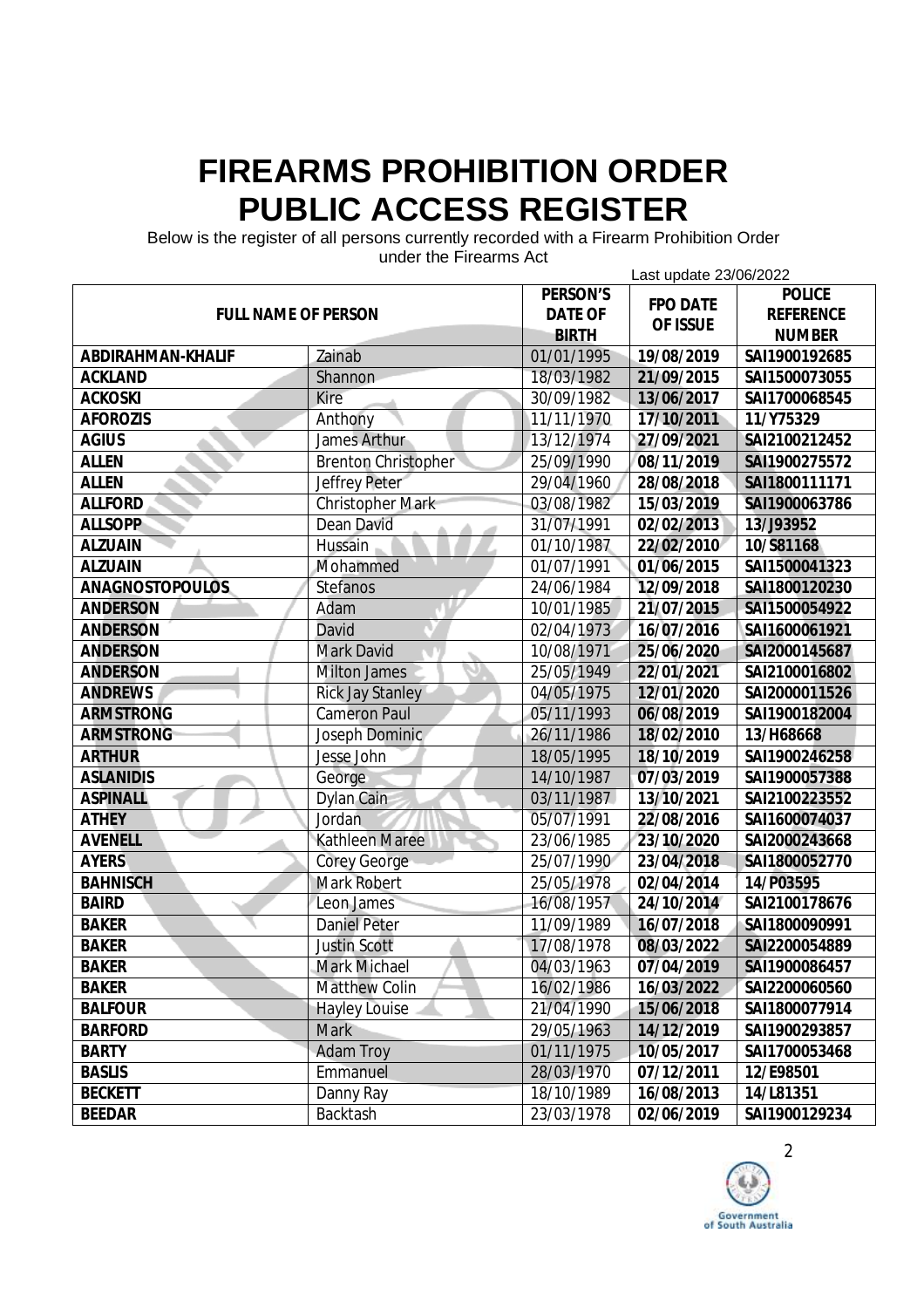Below is the register of all persons currently recorded with a Firearm Prohibition Order

| 911961 1116 1 116811113 ACL<br>Last update 23/06/2022 |                          |                |                 |                  |
|-------------------------------------------------------|--------------------------|----------------|-----------------|------------------|
|                                                       |                          | PERSON'S       |                 | <b>POLICE</b>    |
| <b>FULL NAME OF PERSON</b>                            |                          | <b>DATE OF</b> | <b>FPO DATE</b> | <b>REFERENCE</b> |
|                                                       |                          | <b>BIRTH</b>   | OF ISSUE        | <b>NUMBER</b>    |
| <b>BEKIRI</b>                                         | Simon                    | 10/12/1972     | 17/01/2017      | SAI1700007433    |
| <b>BENNETT</b>                                        | Michael John             | 19/12/1981     | 10/03/2016      | SAI1600024449    |
| <b>BENNETT</b>                                        | <b>Timothy Mark</b>      | 27/01/1978     | 28/06/2016      | SAI2100072500    |
| <b>BENNETT</b>                                        | Vanessa                  | 15/08/1981     | 08/03/2017      | SAI1700034255    |
| <b>BERGMAN</b>                                        | Kie                      | 09/09/1979     | 13/06/2013      | 14/L39466        |
| <b>BERNHARDT</b>                                      | Benjamin                 | 14/12/1971     | 02/02/2020      | SAI2000028815    |
| <b>BIANCARDI</b>                                      | <b>Stephen Ross</b>      | 06/03/1992     | 25/08/2021      | SAI2100197399    |
| <b>BICKNELL</b>                                       | Matthew Christopher      | 07/12/1975     | 30/06/2020      | SAI2000171122    |
| <b>BIGGS</b>                                          | Anthony John             | 25/07/1988     | 16/10/2019      | SAI1900245158    |
| <b>BINETTI</b>                                        | Joseph                   | 24/04/1978     | 02/07/2015      | SAI1500049844    |
| <b>BINGAPORE</b>                                      | <b>Aaron Hassen</b>      | 02/04/1987     | 08/08/2021      | SAI2100171211    |
| <b>BINGAPORE</b>                                      | <b>Troy Hassan</b>       | 27/06/1975     | 30/05/2014      | 14/P52089        |
| <b>BLACK</b>                                          | <b>Robert William</b>    | 18/09/1965     | 15/01/2010      | 10/S43037        |
| <b>BLANCH</b>                                         | <b>Bradley Shane</b>     | 18/03/2000     | 20/03/2020      | SAI2000071569    |
| <b>BOIN</b>                                           | Benjamin Adam            | 18/10/1980     | 10/08/2019      | SAI1900185666    |
| <b>BONSON</b>                                         | <b>Brett Anthony</b>     | 10/07/1975     | 18/04/2014      | 14/P20854        |
| <b>BORHOLM</b>                                        | Steig                    | 07/04/1986     | 23/09/2016      | SAI1600084499    |
| <b>BOUGHADER</b>                                      | Raji                     | 02/06/1973     | 29/09/2015      | SAI2000063732    |
| <b>BOWDEN</b>                                         | <b>Jake Edward Paul</b>  | 14/04/1992     | 25/10/2019      | SAI1900252999    |
| <b>BOYDON</b>                                         | <b>Scott Christopher</b> | 03/12/1984     | 23/04/2015      | SAI1500031575    |
| <b>BRADLEY</b>                                        | <b>Matthew Scott</b>     | 22/02/1975     | 27/06/2012      | 12/G68790        |
| <b>BRADSHAW</b>                                       | <b>Jake Billy</b>        | 19/01/1989     | 11/11/2015      | SAI1500090715    |
| <b>BRANSDEN</b>                                       | Darren James             | 07/09/1964     | 11/08/2011      | 10/S43049        |
| <b>BROUGHAM</b>                                       | Joshua                   | 03/05/1989     | 04/09/2019      | SAI1900206313    |
| <b>BROUWER</b>                                        | Nicholas John            | 17/04/1981     | 11/07/2013      | 14/L46641        |
| <b>BROWN</b>                                          | Jamie Malcolm            | 04/07/1986     | 25/01/2012      | 10/T26428        |
| <b>BROWN</b>                                          | <b>Kyle</b>              | 14/03/1999     | 18/04/2018      | SAI1800050545    |
| <b>BRUCE-GOSLING</b>                                  | <b>Jake Alex</b>         | 05/11/1991     | 28/10/2021      | SAI2100236078    |
| <b>BRYANT</b>                                         | Cody                     | 12/01/1984     | 23/08/2018      | SAI1800110188    |
| <b>BUBNER</b>                                         | <b>Hayden James</b>      | 15/09/1987     | 25/01/2022      | SAI2200018613    |
| <b>BUKOVSKIS</b>                                      | <b>Matthew</b>           | 23/08/1989     | 19/02/2019      | SAI1900042284    |
| <b>BURCHELL</b>                                       | <b>Brian William</b>     | 07/04/1975     | 22/07/2015      | SAI1500054879    |
| <b>BURNS</b>                                          | Michael William          | 01/11/1974     | 17/06/2014      | 14/P64420        |
| <b>BURTON</b>                                         | <b>Matthew Van Linh</b>  | 22/02/1985     | 28/07/2014      | SAI1400019108    |
| <b>BUTLER</b>                                         | <b>Darryl Shane</b>      | 03/01/1970     | 31/10/2013      | 14/M57206        |
| <b>BUTLER</b>                                         | <b>Steven Shaun</b>      | 14/09/1989     | 15/11/2021      | SAI2100253375    |
| <b>BYRNE</b>                                          | <b>Timothy John</b>      | 05/11/1991     | 11/05/2021      | SAI2100113813    |

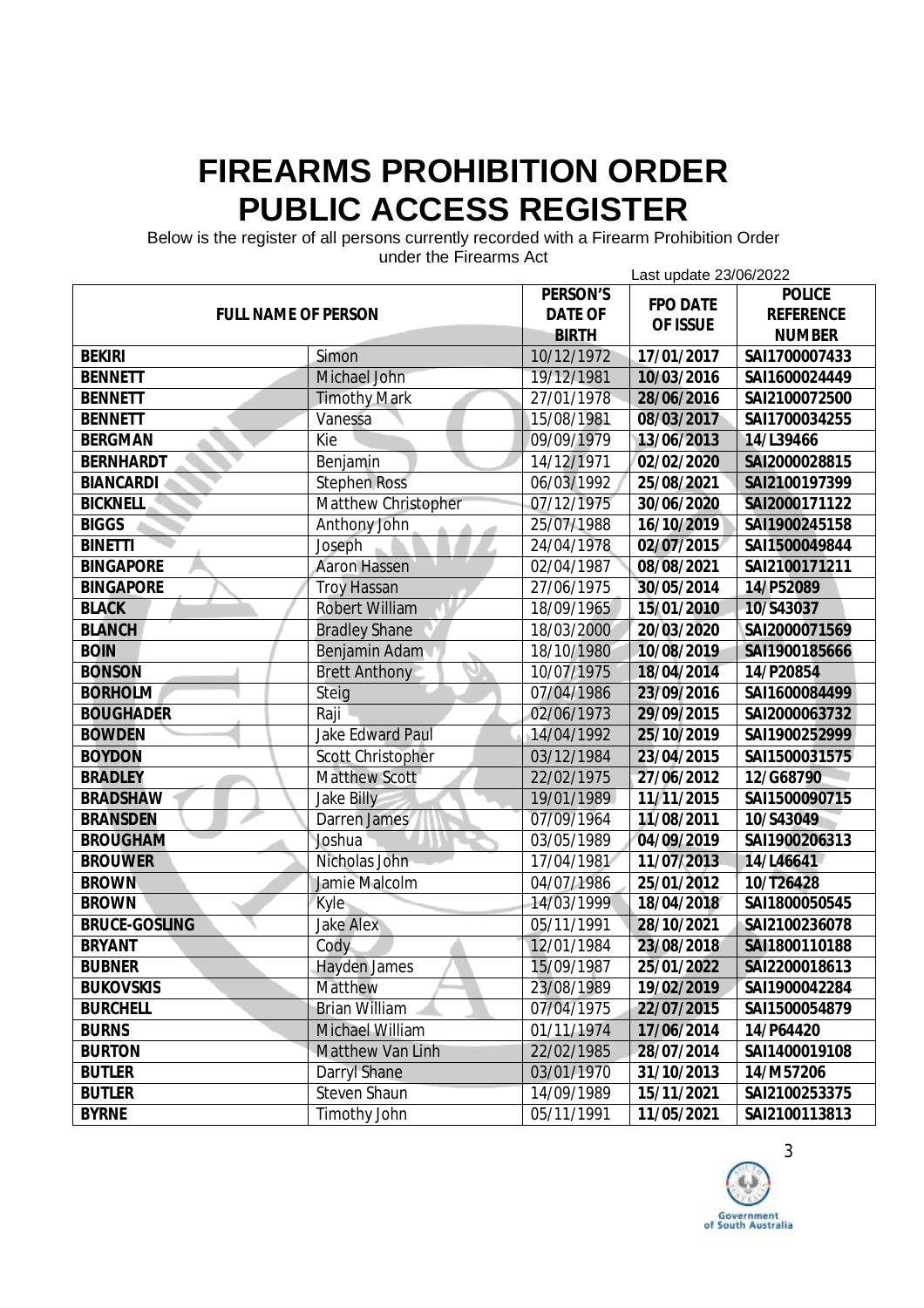Below is the register of all persons currently recorded with a Firearm Prohibition Order

| unuel the Filedinis Aut<br>Last update 23/06/2022 |                         |                 |               |                  |  |
|---------------------------------------------------|-------------------------|-----------------|---------------|------------------|--|
|                                                   | <b>PERSON'S</b>         | <b>FPO DATE</b> | <b>POLICE</b> |                  |  |
| <b>FULL NAME OF PERSON</b>                        |                         | <b>DATE OF</b>  | OF ISSUE      | <b>REFERENCE</b> |  |
|                                                   |                         | <b>BIRTH</b>    |               | <b>NUMBER</b>    |  |
| CALIMOSO                                          | <b>Garry Giovanni</b>   | 27/12/1974      | 17/12/2018    | SAI2000150392    |  |
| <b>CALVERLEY</b>                                  | Luke Wayne              | 26/02/1984      | 06/07/2012    | 13/G79711        |  |
| <b>CAMERON</b>                                    | <b>Glengyle James</b>   | 13/12/1978      | 11/12/2017    | SAI1900087574    |  |
| <b>CAMERON</b>                                    | Robert John             | 01/10/1969      | 19/04/2012    | 12/G05380        |  |
| <b>CAMPBELL</b>                                   | <b>Torey Robert</b>     | 26/02/1988      | 01/02/2019    | SAI1900026669    |  |
| <b>CAPLIKAS</b>                                   | Matthew                 | 16/10/1981      | 11/10/2021    | SAI2100223804    |  |
| <b>CARDASSIS</b>                                  | <b>George Trifon</b>    | 30/03/1958      | 15/06/2011    | 12/F20037        |  |
| <b>CARRIGAN</b>                                   | Shaun Graham            | 11/01/1987      | 04/09/2020    | SAI2000204104    |  |
| <b>CARTER</b>                                     | <b>Trent Jacob</b>      | 28/10/1990      | 16/01/2017    | SAI1700006826    |  |
| <b>CARVER</b>                                     | <b>Aaron Donald</b>     | 10/04/1983      | 20/03/2013    | 13/K41139        |  |
| CAVANAGH                                          | <b>Matthew James</b>    | 04/06/1983      | 19/10/2016    | SAI1600091983    |  |
| <b>CEKIC</b>                                      | <b>Bozidar</b>          | 25/07/1990      | 21/08/2019    | SAI1900195461    |  |
| <b>CERASA</b>                                     | Emidio                  | 28/12/1963      | 10/09/2014    | SAI400032498     |  |
| <b>CETOJEVIC</b>                                  | Petar                   | 19/08/1983      | 23/04/2013    | 13/K91771        |  |
| <b>CHAPMAN</b>                                    | <b>Paul Allen</b>       | 30/08/1991      | 02/03/2015    | SAI1500022688    |  |
| <b>CHILDS</b>                                     | Dennis William          | 30/10/1976      | 06/08/2018    | SAI1800099250    |  |
| <b>CHRISTIANSEN</b>                               | <b>Justin William</b>   | 28/01/1989      | 01/08/2019    | SAI1900177789    |  |
| <b>CIANTAR</b>                                    | Adam Jay                | 15/08/1994      | 13/12/2013    | 14/N00482        |  |
| <b>CIANTAR</b>                                    | <b>Dean Richard</b>     | 23/05/1990      | 03/10/2013    | 14/M26688        |  |
| <b>CLANCY</b>                                     | <b>Mark Andrew</b>      | 25/08/1966      | 04/07/2012    | 10/S60148        |  |
| <b>CLARK</b>                                      | <b>Ashley Paul</b>      | 21/11/1980      | 06/04/2019    | SAI1900083769    |  |
| <b>CLARK</b>                                      | Matthew William         | 15/06/1961      | 26/04/2018    | SAI1800055071    |  |
| <b>CLARKE</b>                                     | Christopher John        | 1/10/1979       | 25/06/2019    | SAI1900149034    |  |
| <b>CLAVELL</b>                                    | <b>Daniel Joel</b>      | 07/07/1987      | 02/01/2014    | 14/N15335        |  |
| <b>CLAVELL</b>                                    | <b>Richard James</b>    | 14/01/1986      | 10/01/2014    | 14/N32866        |  |
| <b>CLEMENTE</b>                                   | <b>Christopher Paul</b> | 10/07/1978      | 24/06/2009    | 09/Q21804        |  |
| <b>CLERY</b>                                      | <b>Rory Gabriel</b>     | 23/03/1989      | 31/03/2014    | 14/P00414        |  |
| <b>CLIFT</b>                                      | <b>Guy Anthony</b>      | 08/06/1973      | 26/12/2015    | SAI1500104127    |  |
| <b>CLOWSER</b>                                    | <b>Nicholas</b>         | 25/10/1985      | 27/10/2015    | SAI1500084383    |  |
| <b>CLUNE</b>                                      | <b>Peter Patrick</b>    | 25/04/1950      | 19/09/2013    | 14/M51140        |  |
| <b>CLUSE</b>                                      | <b>Arron James</b>      | 28/02/1990      | 30/01/2018    | SAI1800015310    |  |
| COABY                                             | Leonard                 | 27/02/1981      | 03/05/2016    | SAI1600039700    |  |
| COCCA                                             | Michael John            | 07/08/1987      | 29/05/2022    | SAI2200118422    |  |
| <b>COCHRANE</b>                                   | Beau                    | 14/12/1990      | 29/11/2020    | SAI2000267402    |  |
| <b>COCKS</b>                                      | <b>Daniel Roy</b>       | 19/12/1975      | 14/09/2018    | SAI1800120779    |  |
| CONANT                                            | James Alexander         | 06/01/1979      | 23/10/2020    | SAI2000243664    |  |
| <b>CONNOLLY</b>                                   | Kane                    | 01/11/1986      | 21/06/2017    | SAI1700075592    |  |

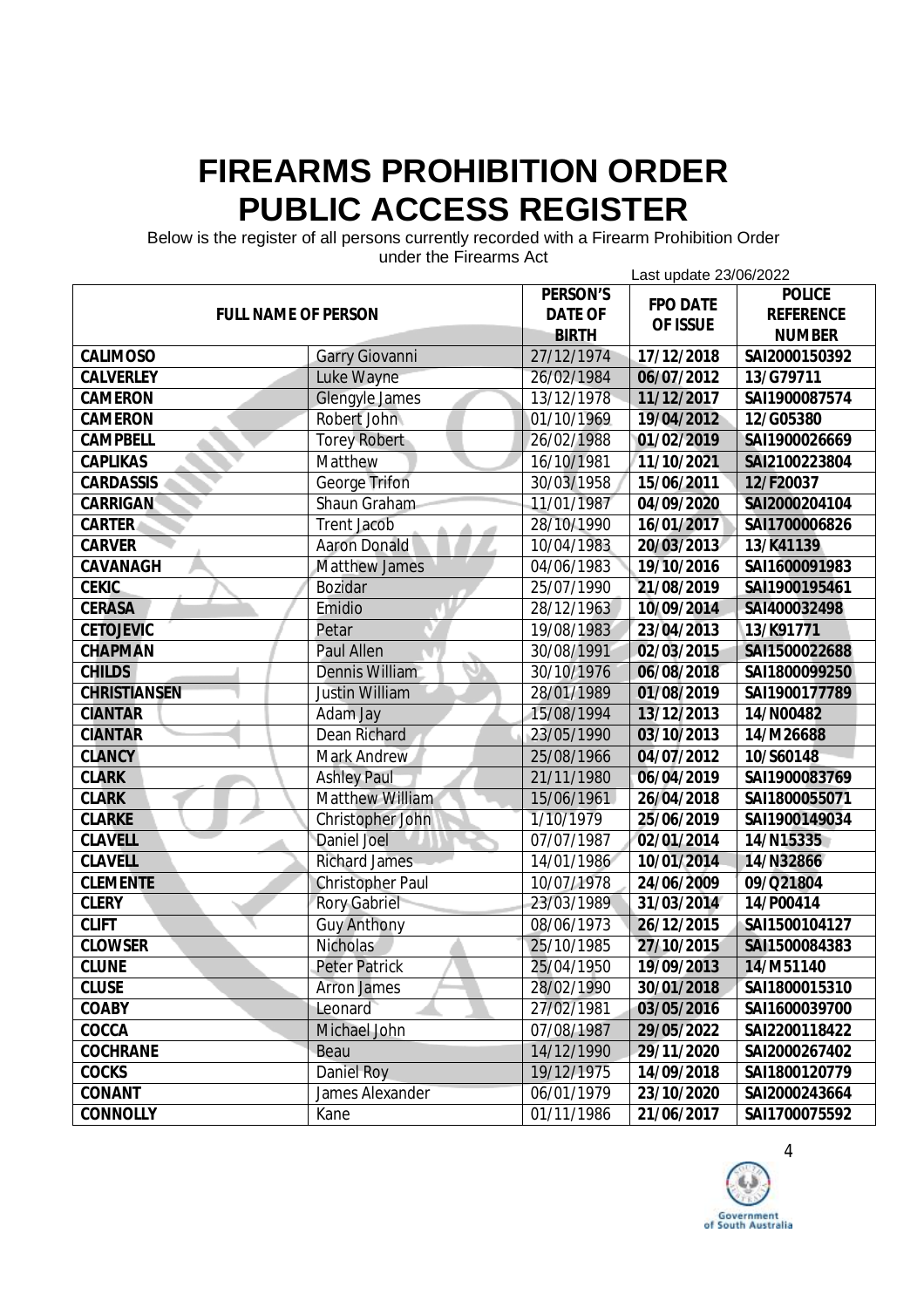Below is the register of all persons currently recorded with a Firearm Prohibition Order

| unuci the Filedinis Act<br>Last update 23/06/2022 |                                 |                |                 |                  |  |
|---------------------------------------------------|---------------------------------|----------------|-----------------|------------------|--|
|                                                   |                                 | PERSON'S       |                 | <b>POLICE</b>    |  |
| <b>FULL NAME OF PERSON</b>                        |                                 | <b>DATE OF</b> | <b>FPO DATE</b> | <b>REFERENCE</b> |  |
|                                                   |                                 | <b>BIRTH</b>   | OF ISSUE        | <b>NUMBER</b>    |  |
| <b>CONDE</b>                                      | Robert                          | 27/07/1977     | 11/03/2016      | SAI1600023733    |  |
| CONDO                                             | <b>Francesco Paul</b>           | 05/03/1970     | 25/03/2020      | SAI2000074507    |  |
| <b>CONSIDINE</b>                                  | Joshua Heath                    | 12/09/1978     | 17/04/2014      | 14/P19810        |  |
| <b>CORSTENS</b>                                   | <b>Ryan Paul</b>                | 05/05/1983     | 22/06/2018      | SAI1800080364    |  |
| COTTON                                            | <b>Daniel Beau</b>              | 02/02/1979     | 13/08/2020      | SAI2000182396    |  |
| COTTON                                            | Dylan                           | 04/09/1985     | 27/09/2017      | SAI1700116977    |  |
| <b>COULTHARD</b>                                  | <b>Dion Francis</b>             | 05/01/1971     | 06/11/2019      | SAI1900266301    |  |
| <b>COWLING</b>                                    | William Ronald                  | 16/09/1982     | 03/06/2020      | SAI2000138134    |  |
| COX                                               | <b>John Daniel</b>              | 14/01/1983     | 15/04/2018      | SAI1800049210    |  |
| <b>CRUZ</b>                                       | <b>Heath Daniel</b>             | 01/12/1972     | 08/04/2012      | 10/Q33707        |  |
| <b>CULLEN</b>                                     | <b>Charles</b>                  | 13/09/1993     | 09/10/2014      | SAI1700075597    |  |
| <b>CUMING</b>                                     | <b>Matthew Robert</b>           | 17/09/1986     | 28/05/2021      | SAI2200024383    |  |
| <b>CURRY</b>                                      | <b>David Robert</b>             | 14/05/1991     | 19/06/2015      | SAI1500049866    |  |
| <b>CURTIS</b>                                     | <b>Anthony James</b>            | 06/09/1983     | 23/09/2020      | SAI2000218710    |  |
| <b>D'ALESSANDRO</b>                               | Antonio                         | 21/10/1969     | 15/01/2018      | SAI1800008413    |  |
| <b>DALWOOD</b>                                    | Cain                            | 24/04/1982     | 31/03/2020      | SAI2000079509    |  |
| <b>DANAHER</b>                                    | <b>Dylan James</b>              | 20/09/1995     | 29/04/2019      | SAI1900101160    |  |
| <b>DANIELE</b>                                    | <b>Bradley</b>                  | 24/05/1993     | 22/10/2019      | SAI1900247066    |  |
| <b>DANIELE</b>                                    | <b>Shane Alfred</b>             | 10/03/1987     | 06/09/2019      | SAI1900207967    |  |
| <b>DASTAGIR</b>                                   | Atiq-Ullah                      | 07/12/1979     | 15/09/2021      | SAI2100201898    |  |
| <b>DASTAGIR</b>                                   | <b>Hameed Ullah</b>             | 24/08/1986     | 26/09/2021      | SAI2100210453    |  |
| <b>DAVI</b>                                       | <b>Andrew Dominic</b>           | 19/11/1984     | 19/11/2014      | SAI1400050672    |  |
| <b>DAVIS</b>                                      | <b>Hagan Victor</b>             | 12/07/1980     | 15/05/2020      | SAI2000116965    |  |
| <b>DAVIS</b>                                      | William John                    | 28/03/1959     | 19/11/2009      | 10/R92674        |  |
| <b>DAYE</b>                                       | <b>Roy Francis</b>              | 18/12/1967     | 09/04/2013      | 13/K59605        |  |
| <b>DEMOURTZIDIS</b>                               | <b>Hercules</b>                 | 12/11/1961     | 08/03/2015      | SAI1500018421    |  |
| <b>DENMEADE</b>                                   | <b>Kenneth Michael Lawrence</b> | 11/05/1973     | 15/09/2020      | SAI2000215525    |  |
| <b>DENTON</b>                                     | <b>Matthew Gregory</b>          | 29/08/1986     | 18/09/2013      | 14/M51165        |  |
| <b>DETTMAN</b>                                    | <b>Corey Matthew</b>            | 27/07/1972     | 19/11/2009      | 10/R92686        |  |
| <b>DETTMAN</b>                                    | Joshua                          | 23/07/1994     | 09/04/2019      | SAI1900085596    |  |
| <b>DEW</b>                                        | <b>Kevin Howard</b>             | 06/11/1963     | 09/07/2021      | SAI2100150145    |  |
| <b>DIER</b>                                       | Mark Christopher                | 30/12/1985     | 11/07/2016      | SAI1600060558    |  |
| <b>DIESING</b>                                    | <b>Jake Andre</b>               | 06/04/1992     | 06/12/2018      | SAI1800166812    |  |
| <b>DOAK</b>                                       | Jared Leigh                     | 12/05/1982     | 11/04/2019      | SAI2000051122    |  |
| <b>DOMARECKI</b>                                  | Maximillian John                | 13/06/1993     | 18/03/2020      | SAI2000069278    |  |
| <b>DRAGANOFF</b>                                  | <b>Matthew Charles</b>          | 07/01/1977     | 16/02/2018      | SAI1800022801    |  |
| <b>ECONOMOU</b>                                   | James                           | 11/03/1980     | 18/11/2014      | SAI1400053004    |  |

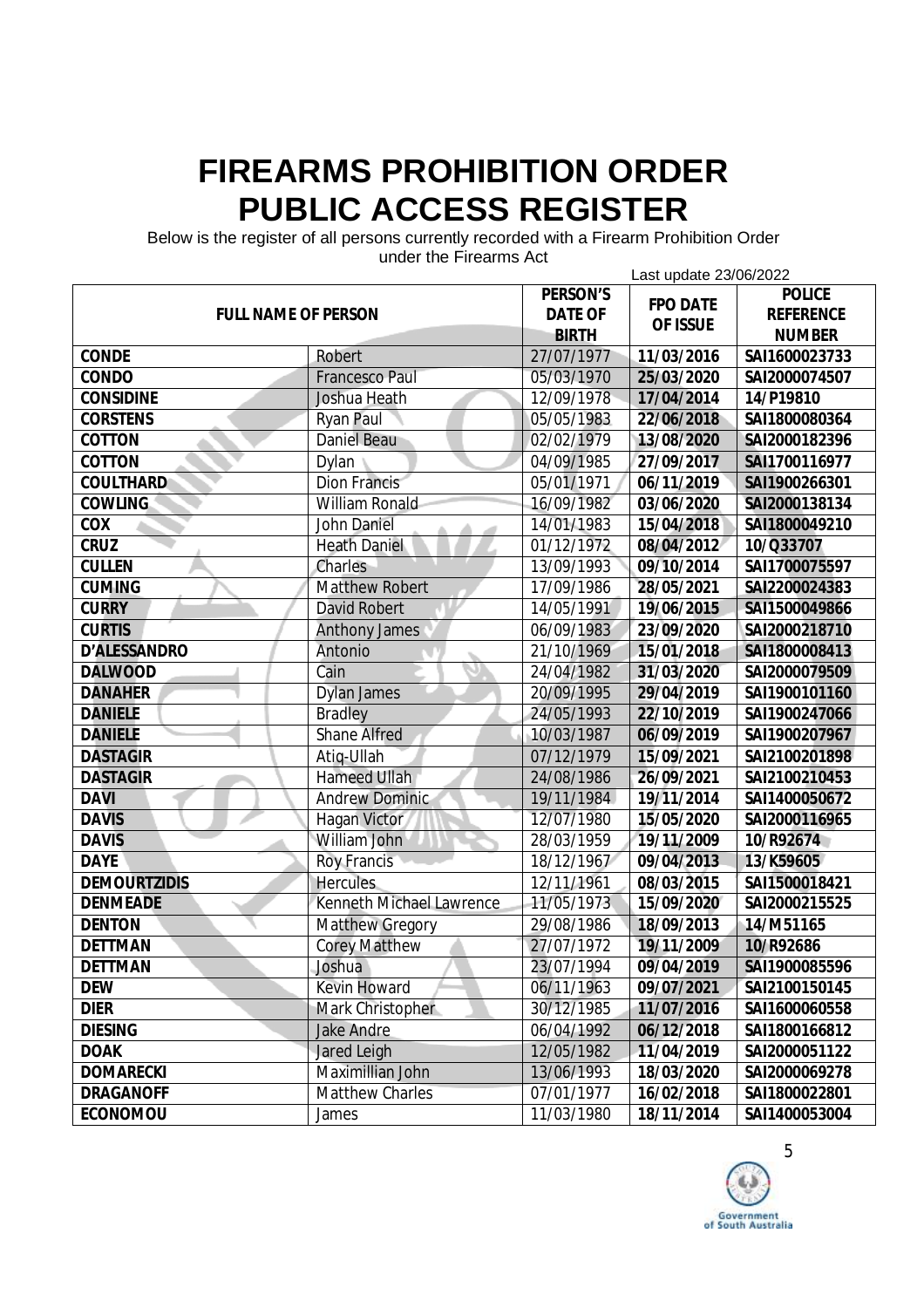Below is the register of all persons currently recorded with a Firearm Prohibition Order

| unuci the Filedinis Act<br>Last update 23/06/2022 |                        |                |                 |                  |
|---------------------------------------------------|------------------------|----------------|-----------------|------------------|
|                                                   |                        | PERSON'S       | <b>FPO DATE</b> | <b>POLICE</b>    |
| <b>FULL NAME OF PERSON</b>                        |                        | <b>DATE OF</b> |                 | <b>REFERENCE</b> |
|                                                   |                        | <b>BIRTH</b>   | OF ISSUE        | <b>NUMBER</b>    |
| <b>EDWARDS</b>                                    | Darryn                 | 02/04/1983     | 04/03/2019      | SAI1900119480    |
| <b>EDWARDS</b>                                    | <b>Garry James</b>     | 18/11/1981     | 30/11/2021      | SAI2100263253    |
| <b>EDWARDS</b>                                    | Jonathan Mitchell      | 05/03/1980     | 02/02/2020      | SAI2000028808    |
| <b>EDWARDS</b>                                    | <b>Rohan James</b>     | 04/05/1971     | 20/12/2017      | SAI1700149316    |
| <b>EDWARDS</b>                                    | <b>Zachary Daniel</b>  | 21/01/1992     | 15/08/2017      | SAI1700094851    |
| <b>ELEFTHERIADIS</b>                              | George                 | 01/01/1969     | 05/05/2020      | SAI2000108365    |
| <b>EFFINGHAM</b>                                  | Jason                  | 14/03/1985     | 21/06/2017      | SAI1700071568    |
| <b>EL KHOUEIRY</b>                                | Paul                   | 21/03/1984     | 08/02/2013      | 13/J71221        |
| <b>ELKHOURY</b>                                   | <b>Desiree Ann</b>     | 03/02/1981     | 17/05/2016      | SAI1600044226    |
| <b>ELLARD</b>                                     | <b>Sharon Louise</b>   | 21/01/1978     | 24/06/2013      | 14/L43155        |
| <b>ELLIOTT</b>                                    | James Isaac            | 23/05/2001     | 01/08/2020      | SAI2000172946    |
| <b>ELLIOTT</b>                                    | Louis Dylan            | 06/08/1987     | 20/08/2020      | SAI2000187949    |
| <b>ELLIS</b>                                      | Aaron                  | 15/06/1975     | 25/09/2019      | SAI1900224717    |
| <b>ELMASRI</b>                                    | <b>Khaled</b>          | 22/07/1971     | 06/11/2018      | SAI1800152628    |
| <b>ELRICK</b>                                     | <b>Kyle Alexander</b>  | 27/06/1981     | 15/06/2018      | SAI1800077901    |
| <b>ERHAN</b>                                      | <b>Mehmet</b>          | 22/09/1981     | 07/03/2022      | SAI2200052304    |
| <b>ESSEX</b>                                      | <b>Nathan Simon</b>    | 07/03/1994     | 29/06/2016      | SAI2000068734    |
| <b>ETHERINGTON</b>                                | Sean Joseph            | 06/04/1988     | 30/11/2019      | SAI1900281719    |
| <b>EVANS</b>                                      | Nathan Hong Vo         | 18/10/1985     | 09/07/2021      | SAI2100157327    |
| <b>FAEHRMANN</b>                                  | <b>Michael Russell</b> | 27/06/1966     | 17/04/2020      | SAI2000093911    |
| <b>FAMIGLIETTI</b>                                | Michele Peter          | 12/10/1976     | 16/11/2016      | SAI1600101204    |
| <b>FARCIC</b>                                     | Slavko                 | 29/12/1981     | 09/02/2020      | SAI2000035311    |
| <b>FENTON</b>                                     | <b>Hayden Dove</b>     | 11/05/1989     | 29/05/2020      | SAI2000127176    |
| <b>FINNERAN</b>                                   | <b>Scott Mervyn</b>    | 21/10/1983     | 18/05/2019      | SAI1900116759    |
| <b>FLEMING</b>                                    | <b>Tyson Mark</b>      | 13/12/1989     | 04/06/2020      | SAI2000132603    |
| <b>FOCARELLI</b> (aka Imran SALAAM)               | Vincenzo               | 01/02/1974     | 16/05/2012      | 12/G28918        |
| <b>FONO</b>                                       | Lavi Junior            | 09/11/1992     | 27/03/2020      | SAI2000077349    |
| <b>FOOTE</b>                                      | <b>Darrell</b>         | 24/10/1975     | 26/10/2015      | SAI1500084673    |
| <b>FORGAN</b>                                     | Mason                  | 14/08/1991     | 15/12/2015      | SAI15000100634   |
| <b>FORMOSA</b>                                    | Kain John              | 31/08/1979     | 21/09/2020      | SAI2000216573    |
| <b>FORREST</b>                                    | Kym Bradley            | 06/02/1989     | 29/06/2017      | SAI1700079872    |
| <b>FOTINEAS</b>                                   | Peter                  | 03/03/1980     | 10/07/2019      | SAI1900163773    |
| <b>FOWLER</b>                                     | <b>Jarred Stuart</b>   | 25/02/1993     | 17/12/2020      | SAI2000284943    |
| <b>FRANCIS</b>                                    | Jaede Folkes           | 04/08/1978     | 18/11/2016      | SAI1900086636    |
| <b>FRASER</b>                                     | Benjamin Scott         | 02/07/1974     | 31/01/2022      | SAI2200024577    |
| <b>FRESIELLO</b>                                  | <b>Frank Phillip</b>   | 30/01/1980     | 15/09/2020      | SAI2000210016    |
| <b>FROST</b>                                      | Paul James             | 18/06/1989     | 02/03/2015      | SAI1500010809    |

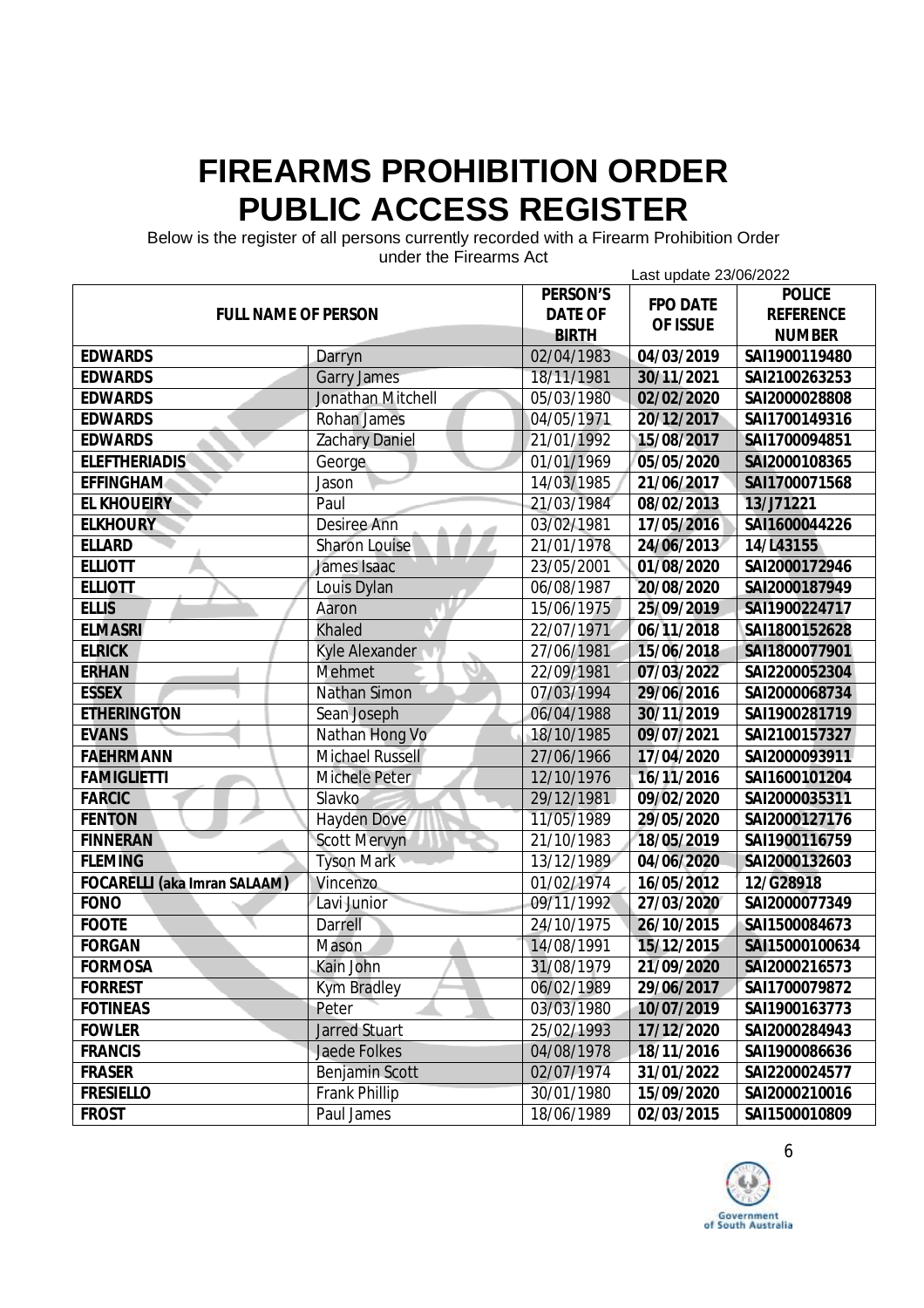Below is the register of all persons currently recorded with a Firearm Prohibition Order

|                            | unuel the Filedinis Aut    |                 | Last update 23/06/2022 |                  |
|----------------------------|----------------------------|-----------------|------------------------|------------------|
|                            |                            | <b>PERSON'S</b> | <b>FPO DATE</b>        | <b>POLICE</b>    |
| <b>FULL NAME OF PERSON</b> |                            | <b>DATE OF</b>  | OF ISSUE               | <b>REFERENCE</b> |
|                            |                            | <b>BIRTH</b>    |                        | <b>NUMBER</b>    |
| <b>FRYER</b>               | <b>Ross George</b>         | 27/06/1969      | 24/02/2012             | 11/Y53575        |
| <b>FULLARTON</b>           | <b>Matthew James</b>       | 08/07/1974      | 10/01/2022             | SAI2200046948    |
| <b>GABELL</b>              | <b>Brenton Allen</b>       | 09/03/1994      | 14/03/2018             | SAI1800034659    |
| <b>GAMMA</b>               | Kain                       | 05/05/1990      | 20/03/2017             | SAI1700093563    |
| <b>GARNER</b>              | Dylan John                 | 12/01/1988      | 09/03/2022             | SAI2200054975    |
| <b>GARNER</b>              | Lindsay James              | 09/03/1985      | 24/11/2020             | SAI2000263491    |
| <b>GASMIER</b>             | Shane                      | 15/03/1977      | 29/06/2012             | 13/G72253        |
| <b>GAWLIK</b>              | Stefan                     | 22/09/1991      | 20/06/2019             | SAI1900146435    |
| <b>GEBERT</b>              | Gary                       | 06/06/1965      | 29/10/2014             | SAI1400043864    |
| <b>GEBERT</b>              | Roger                      | 19/04/1965      | 16/09/2013             | 14/M25321        |
| <b>GHAZARYAN</b>           | Vardges                    | 27/04/1984      | 19/09/2016             | SAI1600078510    |
| <b>GIESBERTS</b>           | Kelvin                     | 14/12/1983      | 6/10/2017              | SAI1700116663    |
| <b>GLASTONBURY</b>         | <b>Luke Robert</b>         | 07/06/1990      | 18/10/2012             | 13/H85926        |
| <b>GLADE</b>               | Garrett                    | 17/07/1992      | 24/07/2017             | SAI1900084019    |
| <b>GOJAK</b>               | <b>Daniel Anton</b>        | 11/10/1993      | 07/03/2016             | SAI1600024823    |
| <b>GOLDING</b>             | <b>Bradley</b>             | 02/10/1980      | 06/06/2015             | SAI1500043215    |
| <b>GOOD</b>                | Damien                     | 30/12/1981      | 08/06/2017             | SAI1700067705    |
| <b>GOODLIFFE</b>           | <b>Dylan Michael</b>       | 15/12/1988      | 02/12/2020             | SAI2000271172    |
| <b>GOODMAN</b>             | <b>Ricardo Dennis Leon</b> | 11/05/1966      | 16/06/2015             | SAI1500046982    |
| <b>GORDON</b>              | <b>Clayton Andrew</b>      | 19/09/1975      | 27/05/2020             | SAI2000122530    |
| <b>GRANGER</b>             | <b>Tyrell Alvin</b>        | 03/08/1987      | 15/04/2021             | SAI2100084486    |
| <b>GRANTHAM</b>            | <b>Bradley Edward</b>      | 22/09/1986      | 04/02/2014             | 14/P00436        |
| <b>GRBEVSKI</b>            | <b>John Mark</b>           | 18/04/1967      | 24/09/2020             | SAI2000216633    |
| <b>GREATBATCH</b>          | <b>Jason Troy</b>          | 16/10/1972      | 12/02/2020             | SAI2000037728    |
| <b>GRECO</b>               | Paul                       | 24/06/1986      | 30/11/2018             | SAI1800162405    |
| <b>GREENLAND</b>           | <b>Stephen Robert</b>      | 15/09/1995      | 08/06/2018             | SAI1800073325    |
| <b>GREENSHIELDS</b>        | <b>Shawn Darren</b>        | 17/02/1981      | 25/01/2019             | SAI1900023735    |
| <b>GRINSTED</b>            | <b>Adam Paul</b>           | 17/03/1982      | 14/03/2018             | SAI1800034665    |
| <b>GRIFFITHS</b>           | <b>David Hamilton</b>      | 07/12/1977      | 19/01/2010             | 10/S43639        |
| <b>GRIST</b>               | <b>Trevor James</b>        | 04/07/1955      | 31/07/2009             | 10/Q60418        |
| <b>GROSSER</b>             | <b>Tony Douglas</b>        | 04/10/1953      | 05/03/2012             | SAI1700016210    |
| <b>GURR</b>                | <b>Reginald Jack</b>       | 01/04/1992      | 10/03/2022             | SAI2200054953    |
| <b>GUTIERREZ</b>           | <b>Elias Daniel</b>        | 03/06/1989      | 16/03/2020             | SAI2000069904    |
| <b>HABERMANN</b>           | Zachery                    | 18/06/1990      | 25/06/2012             | 12/G65279        |
| <b>HALL</b>                | Damien Keith               | 09/05/1990      | 25/06/2021             | SAI2100139612    |
| <b>HALL</b>                | <b>Dyllon</b>              | 04/04/1987      | 15/07/2013             | 14/L51416        |
| <b>HALL</b>                | <b>Raymond Bruce</b>       | 06/05/1966      | 10/09/2012             | 13/H49058        |

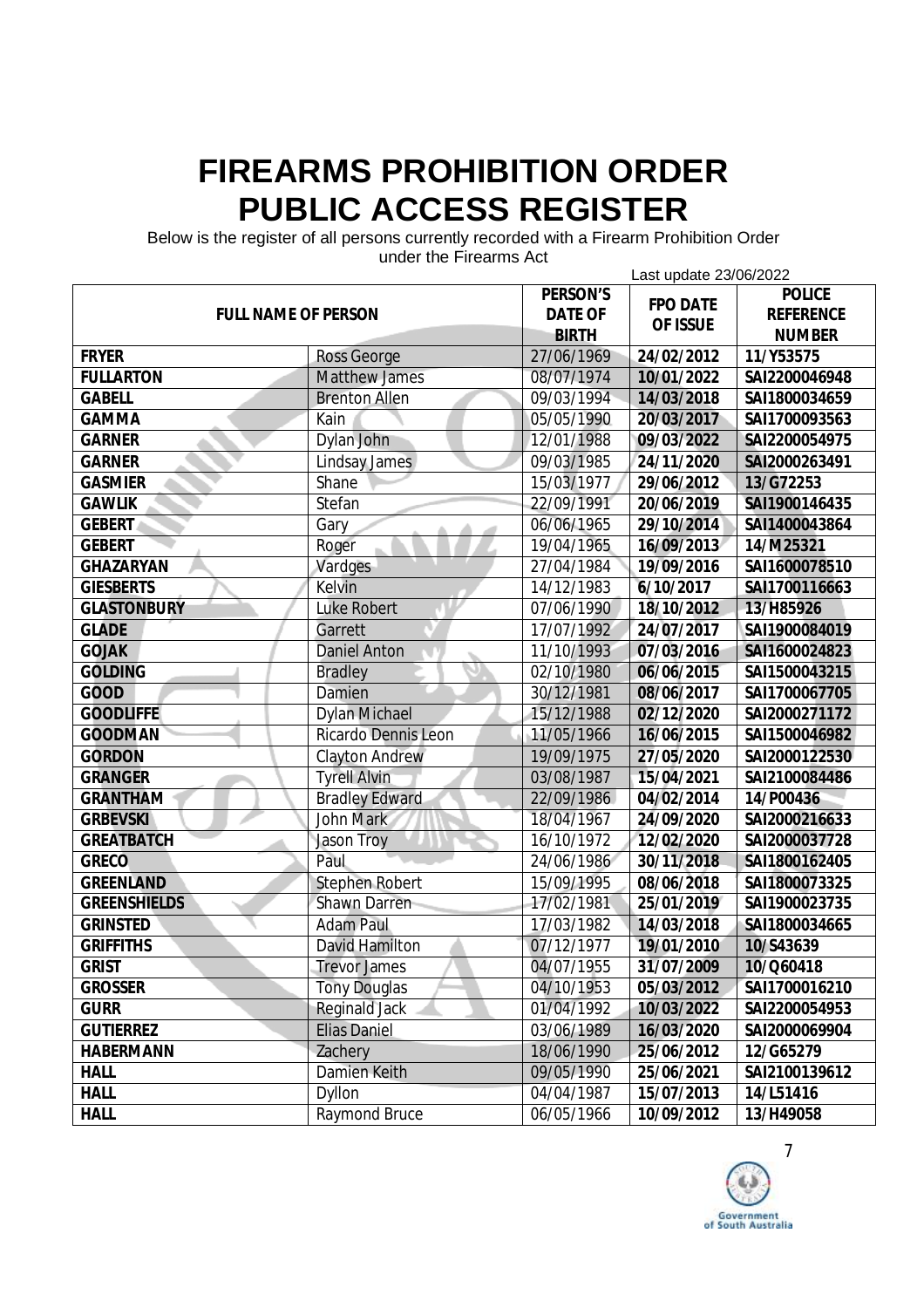Below is the register of all persons currently recorded with a Firearm Prohibition Order

| unuci the Filedinis Act<br>Last update 23/06/2022 |                         |                |                 |                  |  |
|---------------------------------------------------|-------------------------|----------------|-----------------|------------------|--|
|                                                   |                         | PERSON'S       |                 | <b>POLICE</b>    |  |
| <b>FULL NAME OF PERSON</b>                        |                         | <b>DATE OF</b> | <b>FPO DATE</b> | <b>REFERENCE</b> |  |
|                                                   |                         | <b>BIRTH</b>   | OF ISSUE        | <b>NUMBER</b>    |  |
| <b>HALL-MCLEOD</b>                                | Samuel                  | 22/06/1986     | 13/05/2020      | SAI2000111414    |  |
| <b>HAMILTON</b>                                   | David Joseph            | 28/10/1968     | 01/06/2015      | SAI1500041234    |  |
| <b>HALLAL</b>                                     | David                   | 02/09/1976     | 10/03/2016      | SAI1600023405    |  |
| <b>HARDACRE</b>                                   | Adam John               | 30/03/1989     | 31/10/2014      | SAI1400043861    |  |
| <b>HARRINGTON</b>                                 | <b>Josh Nathan</b>      | 17/11/1993     | 07/09/2017      | SAI1700106054    |  |
| <b>HARRIS</b>                                     | <b>Ryan Charles</b>     | 12/03/1985     | 18/08/2021      | SAI2100202939    |  |
| <b>HARRIS</b>                                     | <b>Trent Paul</b>       | 17/12/1996     | 12/04/2019      | SAI1900087989    |  |
| <b>HARRISON</b>                                   | <b>Mark Thomas Alan</b> | 23/09/1987     | 16/02/2020      | SAI2000041474    |  |
| <b>HARWOOD</b>                                    | Martin                  | 24/07/1970     | 12/12/2018      | SAI1800170742    |  |
| <b>HASSAN-JUDGE</b>                               | <b>Robert Paull</b>     | 04/01/1986     | 18/06/2020      | SAI2000139523    |  |
| <b>HAYES</b>                                      | <b>Brian Edward</b>     | 15/12/1966     | 30/05/2022      | SAI2200119275    |  |
| <b>HAYNES</b>                                     | <b>Jake Stephen</b>     | 19/03/1993     | 09/08/2020      | SAI2000179316    |  |
| <b>HENSTRIDGE</b>                                 | <b>Benjamin Donald</b>  | 25/05/1981     | 01/05/2018      | SAI1800056639    |  |
| <b>HENSTRIDGE</b>                                 | John                    | 01/04/1970     | 22/05/2020      | SAI2000118062    |  |
| <b>HERKES</b>                                     | <b>Charles Jean</b>     | 10/08/1997     | 08/04/2020      | SAI2000099041    |  |
| <b>HERON</b>                                      | Paul Craig              | 17/03/1966     | 29/09/2019      | SAI1900227439    |  |
| <b>HICKMAN</b>                                    | <b>Michael Ransom</b>   | 13/03/1970     | 27/08/2014      | SAI1400034405    |  |
| <b>HIGGINS</b>                                    | <b>Mikel George</b>     | 31/03/1983     | 09/07/2013      | 14/L46968        |  |
| <b>HILBIG</b>                                     | <b>Tony Paul</b>        | 03/01/1968     | 23/04/2022      | SAI2200090392    |  |
| <b>HOCKLEY</b>                                    | <b>Errol Robert</b>     | 02/05/1957     | 29/01/2020      | SAI2000025832    |  |
| <b>HOCKLEY</b>                                    | Graham John             | 31/05/1959     | 03/07/2020      | SAI2000156652    |  |
| <b>HOLLAND</b>                                    | Lindsay                 | 11/12/1982     | 16/06/2021      | SAI2100132661    |  |
| <b>HOLST</b>                                      | Ian David               | 28/07/1982     | 29/04/2015      | SAI1500033414    |  |
| <b>HOSSEINI</b>                                   | <b>Mohammad Aref</b>    | 27/10/1986     | 29/07/2019      | SAI1900176452    |  |
| HOW                                               | David Christopher       | 09/03/1969     | 21/01/2016      | SAI1600006820    |  |
| <b>HOWARD</b>                                     | <b>Neil Edward</b>      | 20/01/1981     | 02/11/2017      | SAI1700128297    |  |
| <b>HOWELL</b>                                     | Michael Jonathon        | 26/08/1964     | 17/12/2021      | SAI2100277790    |  |
| <b>HOWELL</b>                                     | Rodney John             | 18/01/1964     | 14/06/2018      | SAI1800076223    |  |
| <b>HUDSON</b>                                     | <b>Donald Brian</b>     | 15/09/1963     | 16/10/2014      | SAI1400039957    |  |
| <b>HUDSON</b>                                     | Seth                    | 16/11/1971     | 16/11/2012      | 13/J19660        |  |
| <b>HUGHES</b>                                     | Lachlan Peter           | 02/02/2000     | 31/03/2021      | SAI2100075406    |  |
| <b>HUGHES</b>                                     | Thomas Brendan          | 24/11/1969     | 17/11/2019      | SAI1900269495    |  |
| <b>HUIE</b>                                       | Ryan Jon                | 30/07/1981     | 09/03/2022      | SAI2200054897    |  |
| <b>HUNTER</b>                                     | <b>Brayden Mark</b>     | 03/01/1995     | 31/01/2021      | SAI2100024168    |  |
| <b>HURCOMBE</b>                                   | Nathan                  | 21/07/1981     | 17/01/2020      | SAI2000016190    |  |
| <b>HUTCHINSON</b>                                 | <b>Stuart Bruce</b>     | 29/10/1958     | 14/08/2019      | SAI1900187865    |  |
| <b>HUTCHINSON</b>                                 | <b>Travis</b>           | 18/12/1969     | 04/04/2012      | 12/F98658        |  |

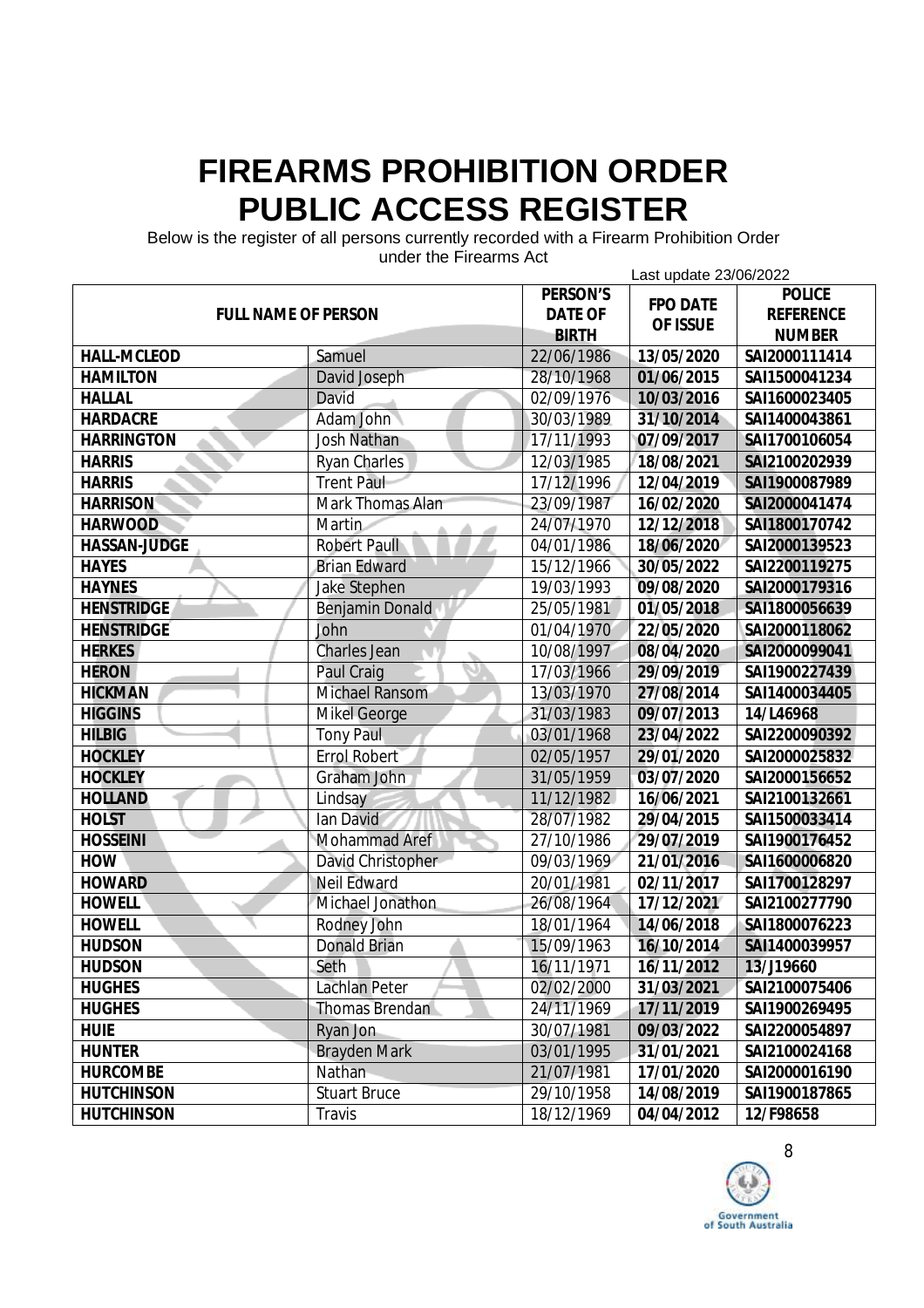Below is the register of all persons currently recorded with a Firearm Prohibition Order

| unuci the Filedinis Act<br>Last update 23/06/2022 |                               |                 |                 |                  |
|---------------------------------------------------|-------------------------------|-----------------|-----------------|------------------|
|                                                   |                               | <b>PERSON'S</b> | <b>FPO DATE</b> | <b>POLICE</b>    |
| <b>FULL NAME OF PERSON</b>                        |                               | <b>DATE OF</b>  | OF ISSUE        | <b>REFERENCE</b> |
|                                                   |                               | <b>BIRTH</b>    |                 | <b>NUMBER</b>    |
| <b>IBRAHIM</b>                                    | <b>Umar Ali</b>               | 07/11/1982      | 10/07/2015      | SAI1500021534    |
| <b>IBRAHIMOV</b>                                  | <b>Mecnur</b>                 | 03/04/1973      | 01/11/2012      | 13/J21329        |
| <b>ILICH</b>                                      | <b>Alexander Michael</b>      | 19/08/1978      | 15/12/2009      | 10/S08475        |
| <b>IOANNIDIS</b>                                  | <b>Natalie</b>                | 24/07/1981      | 12/04/2012      | 10/S07304        |
| <b>IRVING</b>                                     | <b>Matthew Graham</b>         | 21/11/1981      | 05/06/2011      | 11/C67181        |
| <b>IULIANELLA</b>                                 | Rocco                         | 12/11/1971      | 27/09/2012      | 13/H59012        |
| <b>JACKSON</b>                                    | Joshua Raymond                | 14/06/1986      | 23/01/2016      | SAI1600008784    |
| <b>IVKOVIC</b>                                    | Milan                         | 27/12/1972      | 03/12/2018      | SAI1900084772    |
| <b>JALLEH</b>                                     | <b>Daniel Mark</b>            | 23/01/1989      | 01/09/2015      | SAI1500067682    |
| <b>JESSEN</b>                                     | Dylan                         | 20/02/1990      | 06/02/2013      | 13/J94020        |
| <b>JONES</b>                                      | Benjamin John George          | 10/12/1972      | 31/05/2016      | SAI1600048663    |
| <b>JONES</b>                                      | <b>Craig Raymond</b>          | 13/03/1965      | 14/09/2017      | SAI1700106571    |
| <b>JONES</b>                                      | <b>Raymond Patrick Harley</b> | 30/07/1988      | 06/06/2014      | 14/P61247        |
| <b>JORDAN</b>                                     | Darren Maurice                | 31/03/1983      | 04/03/2020      | SAI2000061413    |
| <b>JOUBOURI</b>                                   | Ali                           | 03/01/1991      | 22/12/2021      | SAI2100280609    |
| <b>KABA</b>                                       | <b>Maxwell Samuel</b>         | 30/05/2001      | 29/10/2020      | SAI2000249136    |
| <b>KALOGERIDIS</b>                                | George                        | 15/03/1970      | 26/04/2022      | SAI2200092392    |
| <b>KAPPER</b>                                     | <b>Jarrett</b>                | 22/07/1984      | 23/09/2021      | SAI2100223670    |
| <b>KASSAPIS</b>                                   | Peter James                   | 24/10/1978      | 09/12/2009      | 10/R98427        |
| <b>KEELAN</b>                                     | John Wayne                    | 19/08/1959      | 30/05/2019      | SAI1900129270    |
| <b>KEIGHTLEY</b>                                  | <b>Isaac</b>                  | 01/06/1989      | 21/01/2016      | SAI1600006579    |
| <b>KELLY</b>                                      | Joshua Luke Daryl             | 20/02/1997      | 26/08/2020      | SAI2000193695    |
| <b>KELLEY</b>                                     | Rory                          | 10/10/1981      | 29/07/2015      | SAI1500057250    |
| <b>KENNARD</b>                                    | <b>Jack</b>                   | 10/10/1990      | 02/05/2019      | SAI1900103949    |
| <b>KENNEDY</b>                                    | Paul Stephen                  | 15/11/1971      | 03/04/2012      | 12/G10916        |
| <b>KENNEDY-ANDREWS</b>                            | Michael Christopher           | 30/05/1991      | 28/04/2020      | SAI2000102883    |
| <b>KHAN</b>                                       | Christian                     | 20/05/1969      | 17/04/2015      | SAI1500029668    |
| <b>KING</b>                                       | Rayne                         | 12/04/1992      | 19/11/2015      | SAI1500096184    |
| <b>KING</b>                                       | Shannen                       | 02/03/1995      | 27/09/2017      | SAI1700116983    |
| <b>KINGSTON</b>                                   | Jason Lee                     | 24/11/1977      | 18/03/2013      | 13/K39043        |
| <b>KITE</b>                                       | Nathan Dean                   | 29/08/1981      | 19/12/2019      | SAI1900297528    |
| <b>KITE</b>                                       | Ronald Arthur                 | 03/09/1992      | 23/01/2016      | SAI1600008790    |
| <b>KOSTERA</b>                                    | <b>Bradley John</b>           | 14/11/1986      | 13/10/2020      | SAI2000232639    |
| <b>KNOWLES</b>                                    | Darren William                | 15/10/1960      | 10/02/2013      | 13/G92615        |
| <b>KNOWLES</b>                                    | <b>Paul Anthony</b>           | 19/03/1987      | 07/01/2013      | 13/G84783        |
| <b>KNOWLES</b>                                    | <b>Terence Gary Edward</b>    | 02/09/1981      | 03/09/2014      | SAI1400030325    |
| <b>KOENDERS</b>                                   | Matthew Jayatho               | 09/02/1974      | 21/12/2021      | SAI2100280531    |

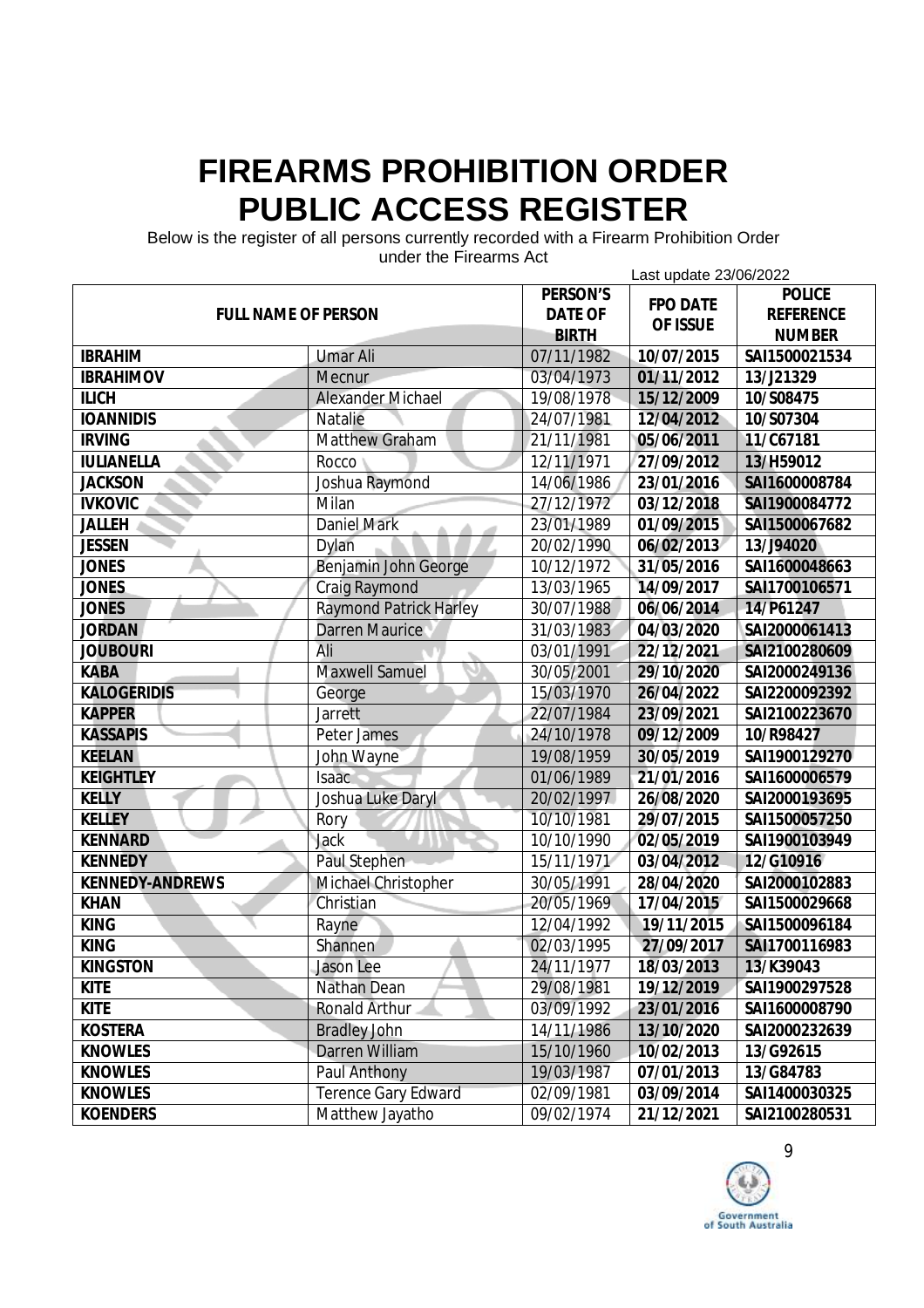Below is the register of all persons currently recorded with a Firearm Prohibition Order

| unuci the Filedinis Act<br>Last update 23/06/2022 |                            |                |                 |                  |
|---------------------------------------------------|----------------------------|----------------|-----------------|------------------|
|                                                   |                            | PERSON'S       |                 | <b>POLICE</b>    |
| <b>FULL NAME OF PERSON</b>                        |                            | <b>DATE OF</b> | <b>FPO DATE</b> | <b>REFERENCE</b> |
|                                                   |                            | <b>BIRTH</b>   | OF ISSUE        | <b>NUMBER</b>    |
| <b>KOKOTIS</b>                                    | Mathew                     | 30/08/1976     | 10/02/2012      | 10/T11914        |
| <b>KOOYMAN</b>                                    | <b>Brett Martin</b>        | 17/03/1977     | 03/10/2019      | SAI1900232700    |
| <b>KRUSE</b>                                      | Paul James                 | 09/12/1971     | 09/08/2019      | SAI1900184918    |
| <b>KRUSS</b>                                      | <b>Shannon Mark</b>        | 25/03/1982     | 26/10/2018      | SAI1800137220    |
| LAMANDA                                           | <b>Anthony Carlo</b>       | 23/03/1969     | 07/07/2009      | 10/Q35161        |
| LAMB                                              | Dylan                      | 18/05/1992     | 02/07/2020      | SAI2000158627    |
| <b>LAMBERT</b>                                    | Peter John                 | 14/06/1973     | 07/10/2019      | SAI1900234383    |
| <b>LANDON</b>                                     | <b>Guy Paul</b>            | 04/11/1966     | 01/03/2012      | 10/Q33685        |
| <b>LASCELLES</b>                                  | <b>Brodie Lee</b>          | 19/05/1992     | 10/05/2018      | SAI1800059610    |
| <b>LASTARZA</b>                                   | <b>Mark Frank</b>          | 18/03/1964     | 04/10/2017      | SAI1700122901    |
| LAVIA                                             | Justin                     | 03/07/1989     | 02/11/2018      | SAI1900049346    |
| <b>LAWLER</b>                                     | Paul Anthony               | 15/12/1973     | 23/11/2018      | SAI1800154727    |
| <b>LEEDHAM</b>                                    | Mark-Bry                   | 22/12/1996     | 18/06/2020      | SAI2000158629    |
| <b>LEMM</b>                                       | <b>Travis John</b>         | 30/01/1980     | 26/07/2013      | 14/L63999        |
| <b>LEWIS</b>                                      | Chad                       | 28/09/1993     | 03/10/2019      | SAI1900231442    |
| <b>LEWITZKE</b>                                   | <b>David Ernest</b>        | 18/09/1968     | 25/01/2012      | 12/F18020        |
| <b>LINDSAY</b>                                    | <b>William Lawrence</b>    | 11/06/1981     | 11/10/2014      | SAI1400039862    |
| $\mathsf{H}$                                      | Yijing                     | 24/09/1988     | 17/04/2018      | SAI2000069700    |
| <b>LICASTRO</b>                                   | Giovanni                   | 14/07/1977     | 25/05/2022      | SAI2200115235    |
| <b>LINKE</b>                                      | Ross Jeffrey               | 24/02/1986     | 21/02/2020      | SAI2000046020    |
| <b>LJUBIC</b>                                     | Marko                      | 11/06/1991     | 28/11/2014      | SAI1400058079    |
| <b>LOCKWOOD</b>                                   | Mark                       | 18/07/1968     | 05/03/2020      | SAI2000061416    |
| LOCKWOOD-LABARBERA                                | Joseph                     | 06/02/1992     | 04/04/2016      | SAI16000309956   |
| <b>MACDONALD</b>                                  | <b>Dryden Stewart</b>      | 12/05/1978     | 02/02/2017      | SAI1700013555    |
| <b>MACGECHAN</b>                                  | <b>James Vincent</b>       | 14/09/1986     | 29/10/2019      | SAI1900269528    |
| <b>MACKAY</b>                                     | Nathan John                | 22/06/1977     | 11/02/2016      | SAI1600014764    |
| <b>MACKIE</b>                                     | <b>Kurt Bradley</b>        | 12/07/1991     | 22/10/2019      | SAI1900247083    |
| <b>MADDEN</b>                                     | Dion Jay                   | 23/02/1981     | 22/04/2022      | SAI2200093250    |
| <b>MADSEN</b>                                     | <b>Scott Russell</b>       | 07/05/1980     | 10/09/2020      | SAI2000210740    |
| <b>MAINWARING</b>                                 | James Joseph               | 03/02/1959     | 14/08/2021      | SAI2100176077    |
| <b>MAJCHRAK</b>                                   | <b>Andrew Josef Lester</b> | 29/11/1978     | 11/07/2013      | 14/L47061        |
| <b>MAKO</b>                                       | <b>Steven Andrew</b>       | 16/05/1965     | 06/04/2018      | SAI1800044742    |
| <b>MANI</b>                                       | Jerome Jonathon            | 22/02/1998     | 17/12/2020      | SAI2000284961    |
| <b>MANN</b>                                       | <b>Stephen Guy</b>         | 28/11/1973     | 14/06/2019      | SAI1900138880    |
| <b>MAPLE</b>                                      | Tristan                    | 27/04/2001     | 06/04/2018      | SAI1800044853    |
| <b>MARAFIOTI</b>                                  | Michael Angelo             | 10/12/1983     | 30/07/2012      | 13/H06577        |
| <b>MARIC</b>                                      | Sandy                      | 01/07/1969     | 23/07/2019      | SAI1900227941    |

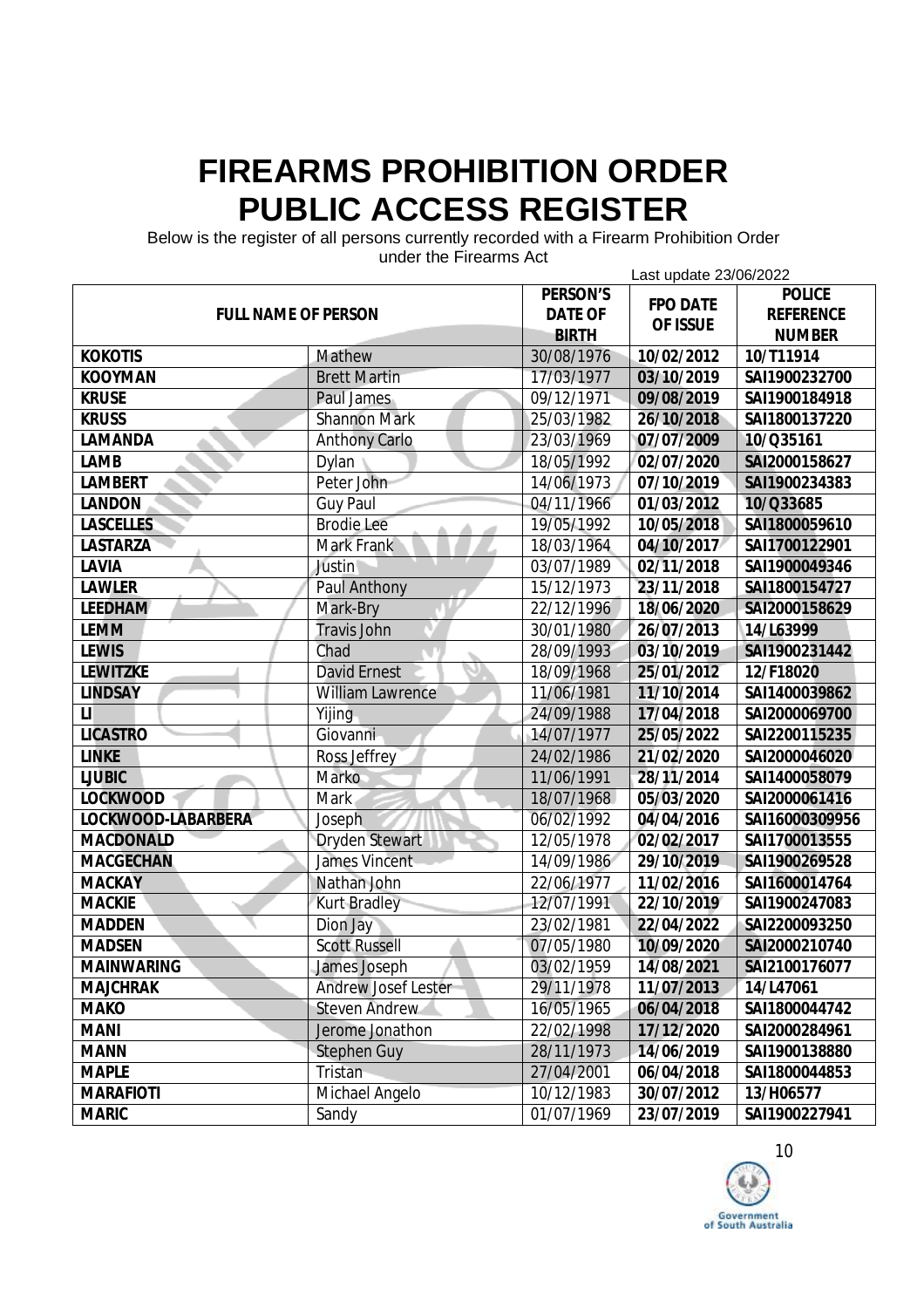Below is the register of all persons currently recorded with a Firearm Prohibition Order

| unuci the Filedinis Act<br>Last update 23/06/2022 |                          |                |                 |                  |
|---------------------------------------------------|--------------------------|----------------|-----------------|------------------|
|                                                   |                          | PERSON'S       | <b>FPO DATE</b> | <b>POLICE</b>    |
| <b>FULL NAME OF PERSON</b>                        |                          | <b>DATE OF</b> |                 | <b>REFERENCE</b> |
|                                                   |                          | <b>BIRTH</b>   | OF ISSUE        | <b>NUMBER</b>    |
| <b>MARRA</b>                                      | <b>Joseph Andrew</b>     | 14/01/1975     | 19/02/2019      | SAI2000148848    |
| <b>MARRONE</b>                                    | <b>Raffaele Daniel</b>   | 05/10/1978     | 23/05/2016      | SAI1600045512    |
| <b>MARSDEN</b>                                    | <b>Paul Ronald</b>       | 15/08/1980     | 10/11/2021      | SAI2100253392    |
| <b>MARSH</b>                                      | <b>Christopher Peter</b> | 01/01/1979     | 14/05/2021      | SAI2100110072    |
| <b>MARTICANAJ</b>                                 | Nikolin                  | 10/06/1969     | 30/07/2010      | 12/F12922        |
| <b>MARTIN</b>                                     | <b>Bruce Allan</b>       | 21/08/1975     | 08/07/2015      | SAI1500051423    |
| <b>MARTIN</b>                                     | <b>David Andrew</b>      | 07/08/1970     | 16/05/2013      | 13/K95615        |
| <b>MARTIN</b>                                     | Eugene John Thomas       | 12/12/1970     | 20/07/2021      | SAI2100157536    |
| <b>MARTINO</b>                                    | Andrew                   | 16/03/1988     | 13/02/2020      | SAI2000039344    |
| <b>MARTINOW</b>                                   | <b>Nathan Denis</b>      | 29/09/1977     | 22/06/2015      | SAI1500046983    |
| <b>MASTERS</b>                                    | <b>Peter Raymond</b>     | 24/11/1975     | 09/03/2012      | 10/S33558        |
| <b>MAZIBRADA</b>                                  | Goran                    | 28/08/1978     | 23/09/2015      | SAI1500073523    |
| <b>MAZZONE</b>                                    | <b>Michael John</b>      | 17/08/1990     | 05/12/2020      | SAI2000281079    |
| <b>McCALL</b>                                     | <b>Jonathon Matthew</b>  | 02/08/1978     | 11/04/2017      | SAI1700045934    |
| <b>McCARTHY</b>                                   | Dale Keith               | 13/05/1983     | 23/12/2019      | SAI1900303296    |
| <b>McCARTHY</b>                                   | Michael Joseph           | 26/12/1972     | 13/12/2018      | SAI1800172363    |
| <b>McCARTHY</b>                                   | Patrick John             | 03/04/1963     | 06/07/2009      | 10/Q34060        |
| <b>McCARTHY</b>                                   | <b>Wayne Brian</b>       | 04/02/1985     | 18/09/2021      | SAI2100204523    |
| <b>MCCORMACK</b>                                  | Andrew                   | 11/06/1975     | 15/06/2017      | SAI1700068961    |
| <b>MCCREIGHT</b>                                  | Leigh                    | 16/07/1970     | 22/01/2020      | SAI2000024836    |
| <b>MCFARLANE</b>                                  | <b>Brett Matthew</b>     | 30/04/1965     | 16/04/2015      | SAI500028548     |
| <b>McCULLOCH</b>                                  | Darryl                   | 29/07/1970     | 11/11/2018      | SAI1800145141    |
| <b>McINTOSH</b>                                   | <b>Derek Maxwell</b>     | 18/01/1972     | 17/10/2019      | SAI1900242285    |
| <b>MCKEE</b>                                      | <b>Nathan Troy</b>       | 24/10/1987     | 23/11/2017      | SAI1900087457    |
| <b>McKENNA</b>                                    | Benjamin Stephen         | 01/01/1982     | 26/06/2019      | SAI2000150390    |
| <b>MENSFORTH</b>                                  | <b>Timothy Peter</b>     | 17/07/1965     | 13/12/2018      | SAI1800172391    |
| <b>METCALF</b>                                    | Benjamin Lee             | 14/11/1981     | 27/03/2015      | SAI1500024146    |
| <b>METCALF</b>                                    | <b>Jack Darby</b>        | 20/01/1995     | 09/05/2018      | SAI1800062971    |
| <b>METH</b>                                       | Vana                     | 30/08/1979     | 28/04/2016      | SAI1600039086    |
| <b>MEYER</b>                                      | <b>Tanya Gabrielle</b>   | 23/02/1976     | 20/03/2018      | SAI1800038466    |
| <b>MICHELSON</b>                                  | <b>Dylan</b>             | 14/10/1988     | 07/03/2014      | 14/N82162        |
| <b>MILBURN</b>                                    | Darren John              | 03/07/1970     | 30/08/2019      | SAI1900208925    |
| <b>MILEUSNIC</b>                                  | Petar                    | 22/04/1992     | 07/01/2020      | SAI2000009480    |
| <b>MILLARD</b>                                    | <b>Barry John</b>        | 10/03/1959     | 07/11/2014      | SAI1400045622    |
| <b>MILLER</b>                                     | Chad Oscar               | 26/11/1987     | 08/07/2021      | SAI2100156679    |
| <b>MILLER</b>                                     | <b>Troy Bert</b>         | 28/02/1977     | 15/11/2017      | SAI1700132917    |
| <b>MILLS</b>                                      | James Richard            | 25/11/1981     | 20/01/2010      | 10/S45189        |

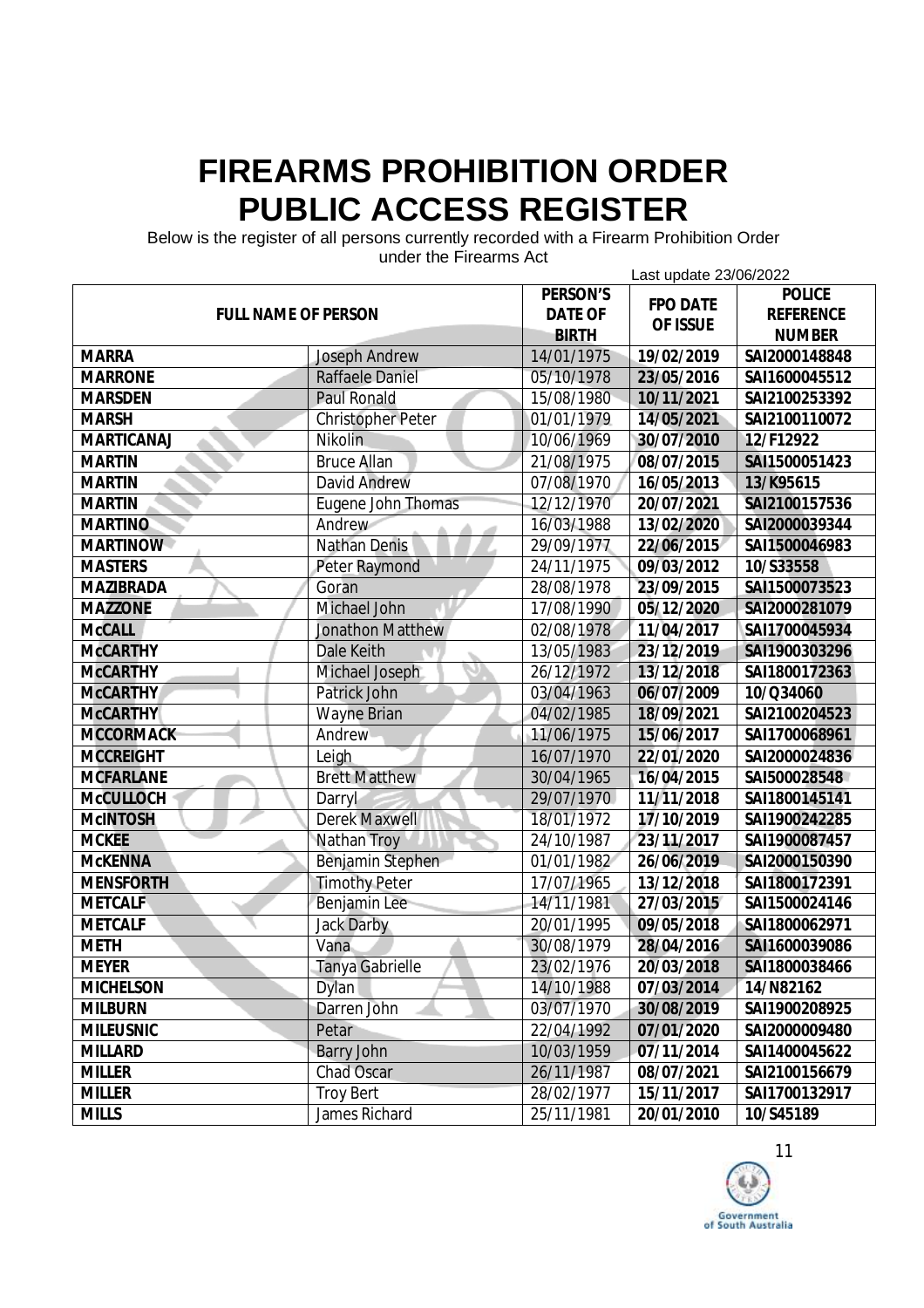Below is the register of all persons currently recorded with a Firearm Prohibition Order

| unuci the Filedinis Act<br>Last update 23/06/2022 |                            |                |                             |                  |
|---------------------------------------------------|----------------------------|----------------|-----------------------------|------------------|
|                                                   |                            | PERSON'S       |                             | <b>POLICE</b>    |
| <b>FULL NAME OF PERSON</b>                        |                            | <b>DATE OF</b> | <b>FPO DATE</b><br>OF ISSUE | <b>REFERENCE</b> |
|                                                   |                            | <b>BIRTH</b>   |                             | <b>NUMBER</b>    |
| <b>MILTON</b>                                     | <b>Brian Peter</b>         | 26/09/1971     | 10/03/2019                  | SAI1900062505    |
| <b>MITCHELL</b>                                   | Darren Kym                 | 26/05/1973     | 30/05/2019                  | SAI1900127065    |
| <b>MITCHELL</b>                                   | <b>Jayden Bret</b>         | 06/08/1990     | 08/01/2020                  | SAI2000007978    |
| MOLINA-RIVAS                                      | Reynaldo Alexander         | 16/02/1995     | 14/12/2018                  | SAI1800174176    |
| <b>MOLNAR</b>                                     | Laszlo                     | 16/08/1961     | 05/03/2020                  | SAI2000058206    |
| <b>MOLNAR</b>                                     | <b>Olly Laszlo</b>         | 24/01/1991     | 05/04/2016                  | SAI1600036031    |
| <b>MONCK</b>                                      | James Daniel               | 13/11/1972     | 09/05/2016                  | SAI1600069318    |
| <b>MONTGOMERY</b>                                 | <b>Ross William</b>        | 25/01/1985     | 26/11/2019                  | SAI1900277062    |
| <b>MONU</b>                                       | Paul                       | 06/12/1976     | 01/05/2019                  | SAI1900103018    |
| <b>MOORE</b>                                      | <b>Harley Ray</b>          | 28/08/1996     | 23/08/2020                  | SAI2000190366    |
| <b>MOORE</b>                                      | Leigh Michael              | 02/01/1986     | 23/01/2016                  | SAI1600009062    |
| <b>MORADI</b>                                     | Seywan                     | 01/01/1987     | 24/07/2015                  | SAI1500055663    |
| <b>MORCOM</b>                                     | <b>Gregory Donovan</b>     | 20/09/1977     | 04/11/2011                  | SAI2100245939    |
| <b>MORGAN</b>                                     | <b>Dale Patrick</b>        | 05/05/1953     | 19/01/2020                  | SAI2000017350    |
| <b>MORLEY</b>                                     | <b>Andrew David Ronald</b> | 08/05/1982     | 08/11/2019                  | SAI1900261759    |
| <b>MORRIS</b>                                     | Lennon Aaron               | 13/04/1983     | 13/04/2017                  | SAI1900086743    |
| <b>MORSE</b>                                      | <b>Wayne Francis</b>       | 10/02/1973     | 23/05/2018                  | SAI1800066230    |
| <b>MORTON</b>                                     | <b>Andrew Nicholas</b>     | 26/06/1984     | 04/04/2019                  | SAI1900081480    |
| <b>MOYLE</b>                                      | <b>Jason Scott</b>         | 07/07/1971     | 09/10/2011                  | 10/T16926        |
| <b>MULLEN</b>                                     | Daryl Jon                  | 15/01/1978     | 18/10/2017                  | SAI1700122012    |
| <b>MURPHY</b>                                     | Fletcher                   | 02/11/1998     | 09/08/2019                  | SAI1900183918    |
| <b>MURPHY</b>                                     | Michael Ryan               | 21/10/1987     | 29/11/2019                  | SAI1900279773    |
| <b>MURPHY</b>                                     | <b>Shaun Michael</b>       | 06/07/1972     | 07/04/2020                  | SAI2000099013    |
| <b>NESTOROV</b>                                   | Steven                     | 01/02/1972     | 23/04/2015                  | SAI1500031529    |
| <b>NEWTON</b>                                     | Mitchell John              | 12/01/1990     | 24/05/2017                  | SAI1700060021    |
| <b>NGUYEN</b>                                     | Christopher                | 26/04/1990     | 10/07/2015                  | SAI1500051794    |
| <b>NICHOLAS</b>                                   | David Mark                 | 21/05/1989     | 24/03/2020                  | SAI2000076209    |
| <b>NICHOLAS</b>                                   | James David                | 11/06/1988     | 05/07/2019                  | SAI1900156834    |
| <b>NICOLITSI</b>                                  | <b>Stellios</b>            | 13/06/1975     | 05/03/2016                  | SAI1600021916    |
| <b>NIEMANN</b>                                    | <b>Mostyn Carmello</b>     | 16/01/1989     | 04/11/2018                  | SAI1800141766    |
| <b>NIKOLIC</b>                                    | Zoran                      | 19/11/1965     | 15/08/2014                  | SAI1400024359    |
| <b>NISBETT</b>                                    | <b>Ricky Lee</b>           | 23/07/1989     | 14/05/2014                  | 14/P37827        |
| <b>NISSEN</b>                                     | Troy                       | 15/06/1979     | 03/03/2015                  | SAI1500017461    |
| <b>NORTHCOTT</b>                                  | <b>Benjamin James</b>      | 29/11/1980     | 20/05/2020                  | SAI2000116862    |
| <b>NOZUHUR</b>                                    | Nima                       | 12/12/1987     | 07/01/2020                  | SAI2000009499    |
| O'CONNOR                                          | Rodney                     | 14/03/1979     | 11/04/2013                  | 13/K69606        |
| O'CONNOR                                          | Thomas                     | 22/03/1990     | 25/07/2019                  | SAI1900172535    |

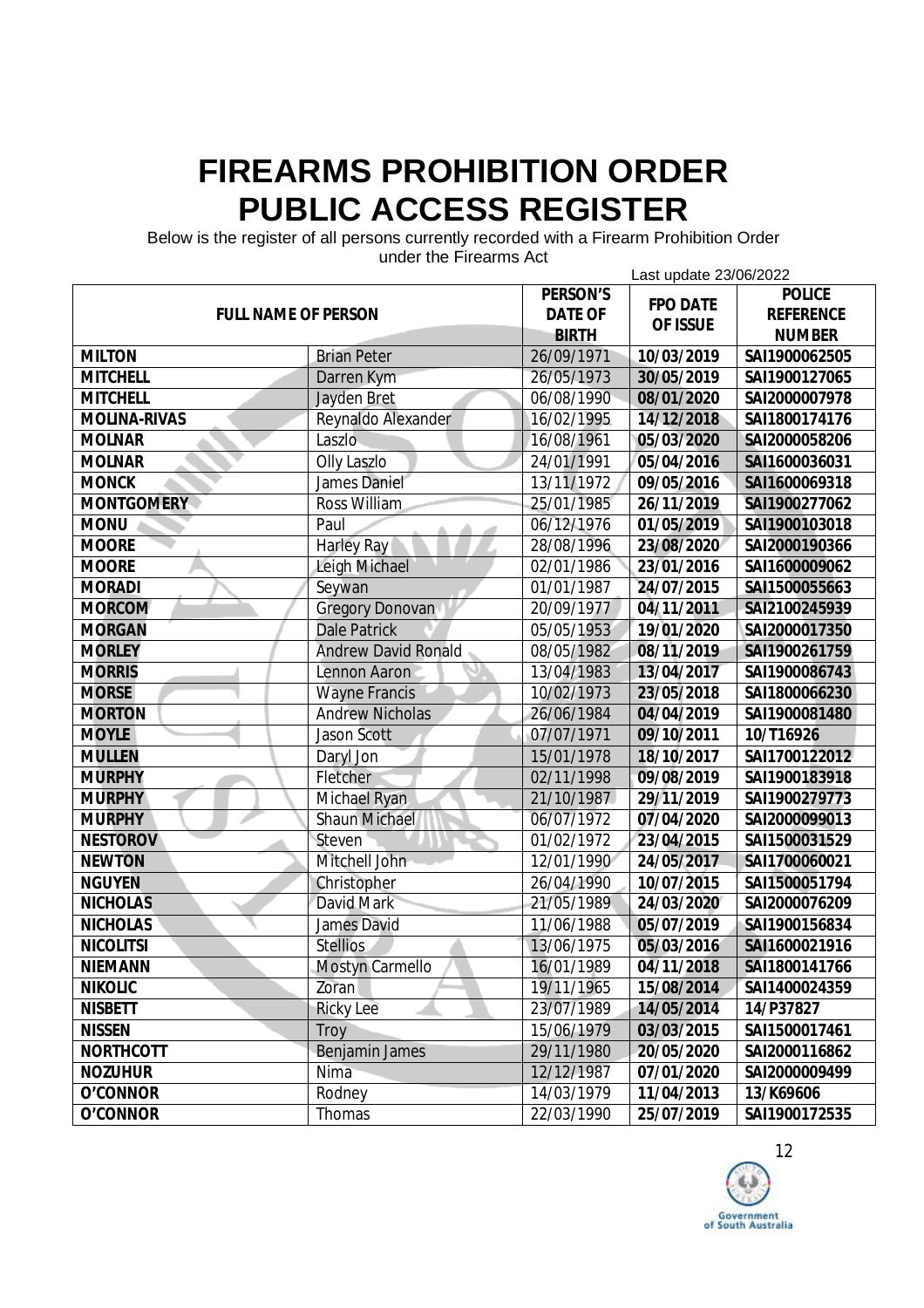Below is the register of all persons currently recorded with a Firearm Prohibition Order

| unuci the Filedinis Act<br>Last update 23/06/2022 |                             |                |                 |                  |  |
|---------------------------------------------------|-----------------------------|----------------|-----------------|------------------|--|
|                                                   |                             | PERSON'S       | <b>FPO DATE</b> | <b>POLICE</b>    |  |
| <b>FULL NAME OF PERSON</b>                        |                             | <b>DATE OF</b> | OF ISSUE        | <b>REFERENCE</b> |  |
|                                                   |                             | <b>BIRTH</b>   |                 | <b>NUMBER</b>    |  |
| O'NEILL                                           | <b>Harley John</b>          | 25/04/1993     | 07/01/2022      | SAI2200026880    |  |
| O'NEILL                                           | <b>Warren Rodney</b>        | 28/02/1968     | 15/11/2021      | SAI2100250184    |  |
| <b>OPPES</b>                                      | <b>David James</b>          | 29/05/1976     | 09/04/2019      | SAI1900101454    |  |
| <b>ORCALES</b>                                    | Richard                     | 24/12/1983     | 29/03/2019      | SAI1900083892    |  |
| <b>ORM</b>                                        | Sundara                     | 23/02/1990     | 31/10/2021      | SAI2100238360    |  |
| <b>OSENKOWSKI</b>                                 | Eugene                      | 28/01/1945     | 18/09/2019      | SAI1900262510    |  |
| O'TOOLE                                           | Shane                       | 26/03/1962     | 04/06/2014      | 14/P61151        |  |
| <b>OWENS</b>                                      | <b>Geoffrey Allan</b>       | 04/06/1980     | 22/06/2016      | SAI1600054861    |  |
| <b>PACE</b>                                       | Joel Lloyd                  | 04/09/1989     | 24/09/2014      | SAI1400034626    |  |
| <b>PANTAZIS</b>                                   | <b>Jon Robert</b>           | 09/05/1980     | 05/11/2019      | SAI1900263417    |  |
| <b>PANTIC</b>                                     | <b>Petar Vladimir</b>       | 30/04/1977     | 02/04/2020      | SAI2000080997    |  |
| <b>PAPADOPOULOS</b>                               | <b>Dionisios</b>            | 30/04/1978     | 09/04/2013      | 13/K59621        |  |
| <b>PAPAI</b>                                      | <b>Matthew Bjorn</b>        | 24/10/1984     | 14/05/2013      | 13/L09763        |  |
| <b>PARISH</b>                                     | <b>Glen Evan</b>            | 12/07/1968     | 14/06/2018      | SAI1800078260    |  |
| <b>PATMORE</b>                                    | <b>Tyson Mark</b>           | 10/05/2005     | 20/02/2020      | SAI2000045134    |  |
| <b>PATTERSON</b>                                  | <b>Glen Kerry</b>           | 03/06/1969     | 12/12/2012      | 13/J62315        |  |
| <b>PATTERSON</b>                                  | Jules Linden                | 12/05/1978     | 06/07/2009      | 10/Q33700        |  |
| <b>PAULL</b>                                      | <b>Mark James</b>           | 22/05/1956     | 11/02/2015      | 13/H57181        |  |
| <b>PAYNE</b>                                      | <b>Mickey David</b>         | 22/04/1987     | 10/06/2022      | SAI2200136062    |  |
| <b>PEABODY</b>                                    | <b>Bronte John</b>          | 10/10/1975     | 17/05/2019      | SAI1900116085    |  |
| <b>PEARCE</b>                                     | <b>Matthew Stuart</b>       | 05/10/1982     | 15/04/2014      | 14/P19070        |  |
| <b>PEDLEY</b>                                     | Eliza Jean                  | 26/04/1989     | 14/02/2019      | SAI1900038196    |  |
| <b>PEISLEY</b>                                    | <b>Justin Mark</b>          | 07/06/1972     | 08/04/2016      | SAI1600036057    |  |
| <b>PENNELL</b>                                    | Sean                        | 08/08/1965     | 16/12/2016      | SAI1600115199    |  |
| <b>PEPE</b>                                       | <b>Aaron James</b>          | 02/04/1993     | 10/08/2019      | SAI1900185618    |  |
| <b>PEPPER</b>                                     | <b>Luke Anthony</b>         | 17/10/1980     | 13/02/2019      | SAI1900037667    |  |
| <b>PEPPER</b>                                     | <b>Matthew Aaron</b>        | 22/11/1984     | 16/06/2015      | SAI1500045974    |  |
| <b>PEPPER</b>                                     | <b>Richard Thomas</b>       | 03/07/1976     | 05/08/2020      | SAI2000176500    |  |
| <b>PERCY</b>                                      | <b>Anthony Ernest</b>       | 15/06/1956     | 10/05/2015      | SAI1500035022    |  |
| <b>PERRE</b>                                      | Antonio Domenico            | 18/06/1990     | 10/07/2020      | SAI2000171278    |  |
| <b>PERRE</b>                                      | Domenic                     | 05/11/1956     | 22/09/2020      | SAI2000216529    |  |
| <b>PERRE</b>                                      | Francesco                   | 02/07/1960     | 30/07/2018      | SAI2000062463    |  |
| <b>PERZEFI</b>                                    | Ludovic                     | 19/09/1984     | 23/06/2021      | SAI2100138052    |  |
| <b>PETCH</b>                                      | <b>Anthony Francis John</b> | 01/08/1972     | 14/01/2017      | SAI1700006362    |  |
| <b>PETERS</b>                                     | <b>Christopher James</b>    | 19/04/1981     | 26/07/2018      | SAI1800095861    |  |
| <b>PETHERICK</b>                                  | Jason Neil                  | 19/04/1980     | 18/06/2019      | SAI1900142547    |  |
| PETRUZZELLA                                       | Antonio Pasquale            | 16/11/1990     | 22/12/2018      | SAI1800183357    |  |

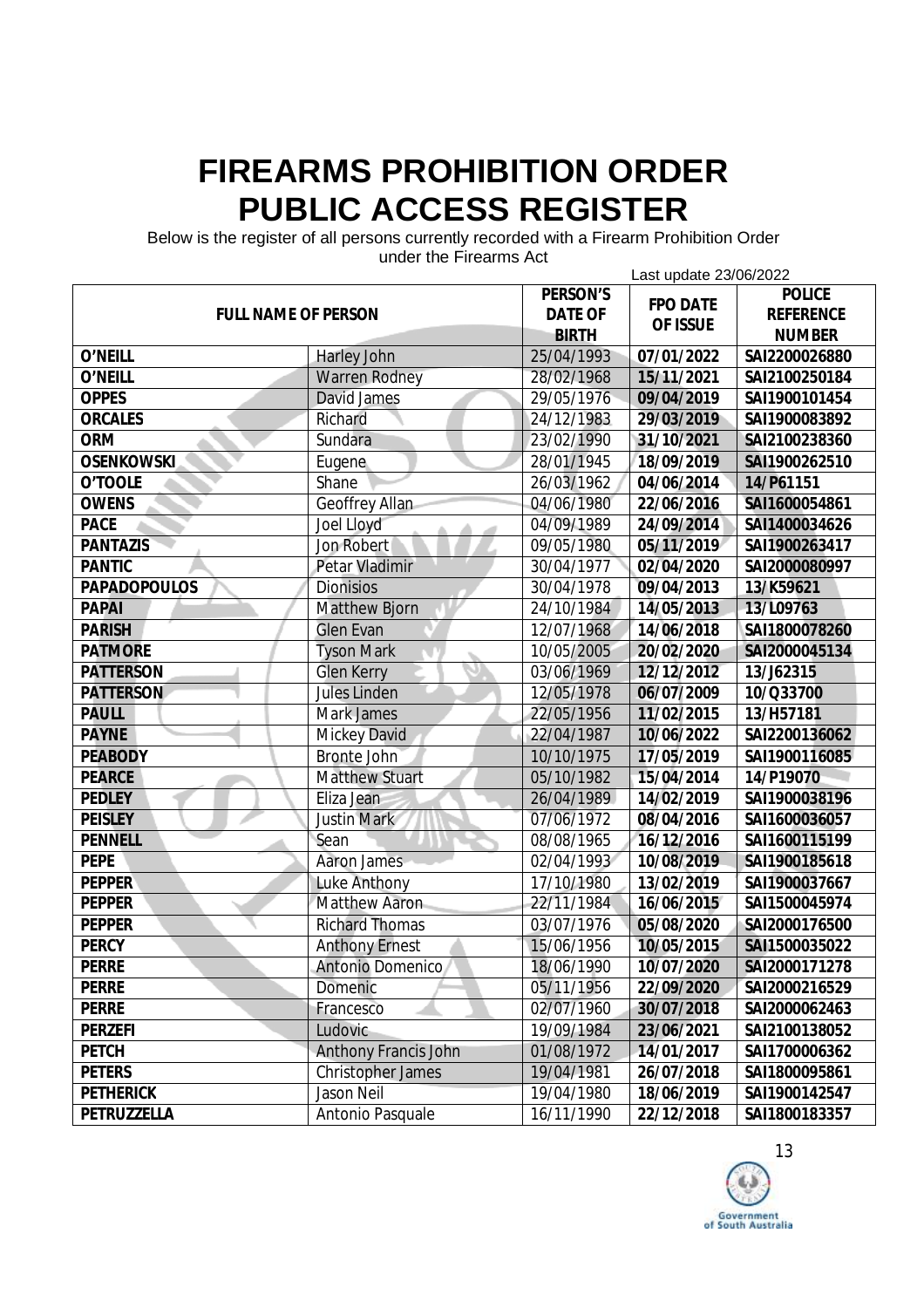Below is the register of all persons currently recorded with a Firearm Prohibition Order

| unuel the Filedinis Aut<br>Last update 23/06/2022 |                            |                |                 |                  |
|---------------------------------------------------|----------------------------|----------------|-----------------|------------------|
|                                                   |                            | PERSON'S       | <b>FPO DATE</b> | <b>POLICE</b>    |
| <b>FULL NAME OF PERSON</b>                        |                            | <b>DATE OF</b> | OF ISSUE        | <b>REFERENCE</b> |
|                                                   |                            | <b>BIRTH</b>   |                 | <b>NUMBER</b>    |
| PETRUZZELLA                                       | Gino                       | 11/02/1970     | 15/04/2018      | SAI1800049127    |
| PHILLIPOU                                         | Jason                      | 22/10/1980     | 20/05/2013      | 13/K98832        |
| <b>PIENING</b>                                    | David Jeffrey              | 06/02/1982     | 14/04/2010      | 12/F20022        |
| <b>PITT</b>                                       | James Lee                  | 23/12/1983     | 11/05/2018      | SAI2000069738    |
| <b>PINYON</b>                                     | <b>Brett Paul</b>          | 03/06/1984     | 02/02/2012      | 12/F44822        |
| <b>PISHDARI</b>                                   | Honar                      | 22/06/1990     | 27/06/2019      | SAI1900155776    |
| <b>PLATT</b>                                      | <b>Christopher Patrick</b> | 08/04/1974     | 21/09/2016      | SAI1600083846    |
| <b>POKER</b>                                      | Johannes (Josh)            | 27/02/1955     | 12/09/2018      | SAI1800117939    |
| <b>POLLEY</b>                                     | Darryl John                | 16/07/1962     | 14/07/2015      | SAI1500052984    |
| <b>POLLEY</b>                                     | Terry lan                  | 28/04/1961     | 14/07/2015      | SAI1500052983    |
| <b>PRESS</b>                                      | <b>Mark James</b>          | 26/06/1992     | 21/12/2021      | SAI2100280511    |
| <b>PRESTON</b>                                    | <b>Luke Shane</b>          | 21/08/1991     | 17/03/2016      | SAI1900253027    |
| <b>PRICE</b>                                      | Glenn                      | 14/02/1979     | 07/04/2017      | SAI1700049648    |
| <b>PROVIS</b>                                     | <b>Steven Craig</b>        | 07/06/1967     | 21/07/2019      | SAI1900182898    |
| <b>PRYDE</b>                                      | <b>Kyle Lloyd</b>          | 05/08/1988     | 23/09/2015      | SAI1500073552    |
| <b>PUCKRIDGE</b>                                  | David William              | 05/08/1981     | 22/07/2021      | SAI2100159350    |
| RAJABI-HEJIHOSH                                   | Abdullah                   | 19/06/1989     | 19/02/2016      | SAI1600016306    |
| <b>RAJKOVIC</b>                                   | Robert                     | 02/03/1988     | 03/11/2014      | SAI1400050693    |
| <b>RANDALL SMITH</b>                              | James William              | 14/02/1986     | 07/11/2014      | SAI1400045831    |
| <b>RAPLEY</b>                                     | Clive                      | 31/03/1955     | 11/11/2015      | SAI1500089176    |
| <b>RAPLEY</b>                                     | Danny                      | 03/12/1978     | 6/05/2021       | SAI2100111692    |
| <b>RAWSON</b>                                     | Michael John               | 27/06/1986     | 29/01/2016      | SAI1600009886    |
| <b>REHN</b>                                       | <b>Justin Paul</b>         | 29/04/1973     | 09/09/2019      | SAI1900211044    |
| <b>REID</b>                                       | <b>Jaise Ernest</b>        | 17/07/1996     | 27/03/2019      | SAI1900075358    |
| <b>REILLY</b>                                     | Callum                     | 31/03/1990     | 29/05/2017      | SAI1700061588    |
| <b>REYNOLDS</b>                                   | <b>Paul David</b>          | 05/12/1964     | 31/10/2019      | SAI1900254996    |
| <b>REZAYI</b>                                     | Peshtiwan                  | 02/01/2002     | 29/10/2020      | SAI2000249282    |
| <b>REZAYI</b>                                     | Shaho                      | 15/04/1997     | 29/10/2020      | SAI2000249213    |
| <b>RIDER</b>                                      | Josh                       | 04/05/1990     | 12/03/2016      | SAI160028789     |
| <b>RINCON</b>                                     | Christian                  | 06/02/1970     | 04/06/2020      | SAI2000128866    |
| <b>ROBERTS</b>                                    | Shannon James              | 24/07/1975     | 07/06/2019      | SAI1900133982    |
| <b>ROBINSON</b>                                   | Nicholas Jonti             | 21/09/1971     | 29/05/2016      | SAI1600047634    |
| <b>ROCCA</b>                                      | Mario                      | 04/12/1968     | 23/12/2018      | SAI1900000022    |
| <b>ROSITANO</b>                                   | Carmelo                    | 14/03/1977     | 07/04/2019      | SAI1900083781    |
| <b>ROUSVANIS</b>                                  | Miltiadis                  | 10/07/1984     | 21/09/2020      | SAI2000214605    |

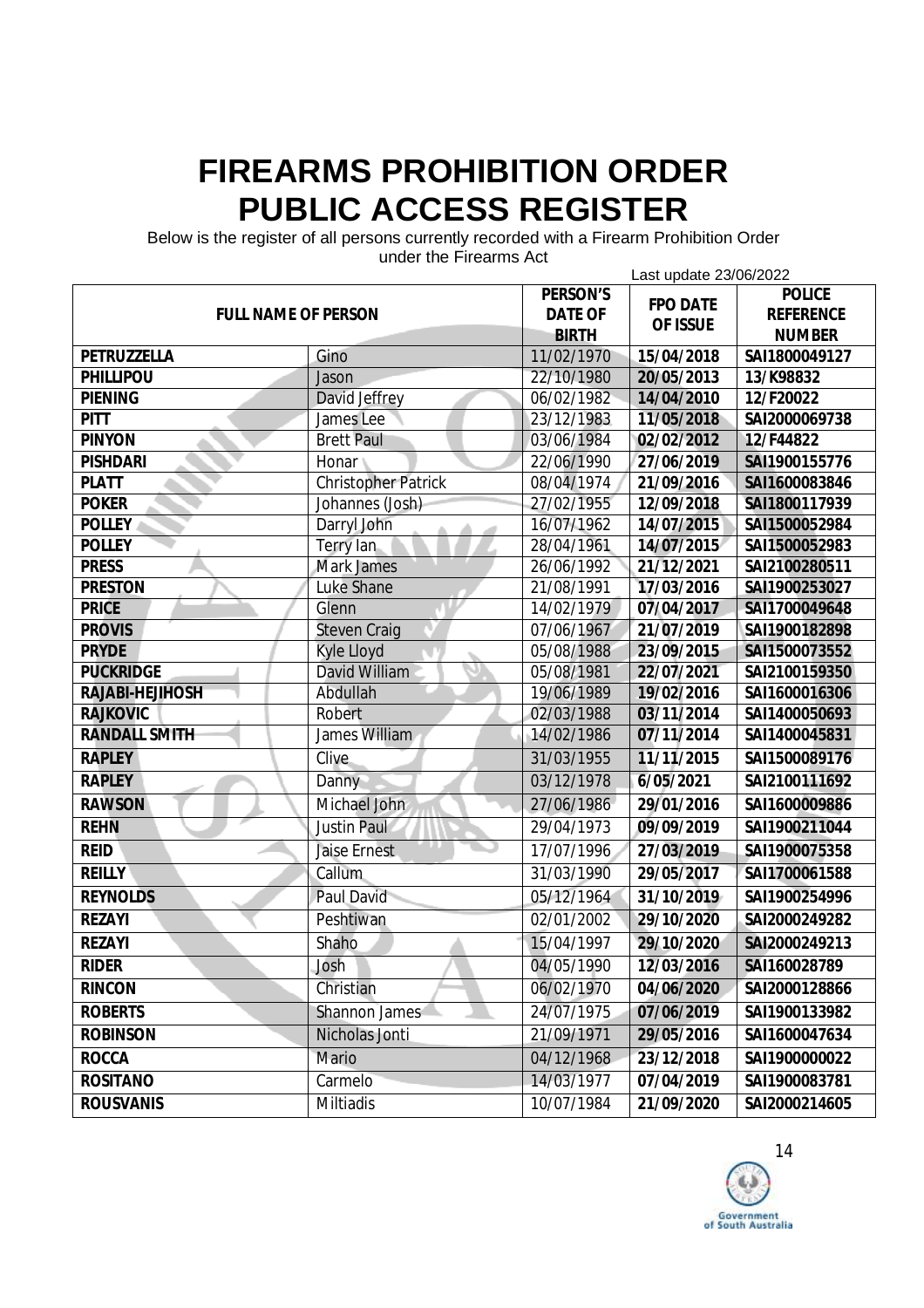Below is the register of all persons currently recorded with a Firearm Prohibition Order

| unuci ulc i licalilis Act<br>Last update 23/06/2022 |                           |                |                 |                  |
|-----------------------------------------------------|---------------------------|----------------|-----------------|------------------|
| <b>FULL NAME OF PERSON</b>                          |                           | PERSON'S       | <b>FPO DATE</b> | <b>POLICE</b>    |
|                                                     |                           | <b>DATE OF</b> | OF ISSUE        | <b>REFERENCE</b> |
|                                                     |                           | <b>BIRTH</b>   |                 | <b>NUMBER</b>    |
| <b>ROWE</b>                                         | <b>Michael Leroy</b>      | 29/06/1991     | 03/12/2018      | SAI1800163507    |
| <b>RUDDICK</b>                                      | <b>Jason Andrew</b>       | 16/04/1984     | 15/05/2022      | SAI2200106994    |
| <b>RUSSELL</b>                                      | <b>Abram</b>              | 21/01/1987     | 18/02/2016      | SAI2000061637    |
| <b>RUSSELL</b>                                      | David James               | 02/06/1970     | 19/06/2018      | SAI1800077864    |
| <b>SAHLSTORFER</b>                                  | <b>Bernhard Rudolf</b>    | 13/03/1965     | 13/06/2018      | SAI1800077272    |
| <b>SAHLSTORFER</b>                                  | <b>Toby Stefan</b>        | 27/03/1989     | 15/09/2018      | SAI1800119088    |
| <b>SANDELANCE</b>                                   | Aaron                     | 16/12/1983     | 28/04/2014      | 14/P26592        |
| <b>SANDERY</b>                                      | <b>Mark Andrew</b>        | 22/04/1971     | 07/12/2011      | 10/Q33879        |
| <b>SAUNDERS</b>                                     | <b>Jesse Jack</b>         | 06/09/1989     | 10/01/2022      | SAI2200007333    |
| SAVAGE                                              | Paul Leon                 | 28/08/1963     | 20/01/2020      | SAI2000018678    |
| <b>SCHILLER</b>                                     | Robert John               | 22/05/1963     | 19/09/2019      | SAI1900219693    |
| <b>SCHLOITHE</b>                                    | <b>Clifford James</b>     | 02/04/1983     | 31/07/2015      | SAI1500059091    |
| <b>SCHMIDT</b>                                      | Darren                    | 07/06/1972     | 09/03/2012      | 10/Q33776        |
| <b>SCHULTZ</b>                                      | William                   | 03/02/1981     | 06/03/2014      | 14/N76250        |
| <b>SCHULZE</b>                                      | William John              | 18/03/1980     | 08/05/2020      | SAI2000110732    |
| <b>SCHIWORSKI</b>                                   | Karl                      | 29/12/1995     | 03/09/2019      | SAI1900205799    |
| <b>SCHWEINSBERG</b>                                 | Joshua John               | 01/06/1988     | 26/02/2016      | SAI1600018642    |
| <b>SEDLIC</b>                                       | Kristijan                 | 02/10/1996     | 16/12/2019      | SAI1900297254    |
| <b>SEWEKOW</b>                                      | Paul                      | 06/01/1967     | 20/01/2014      | 14/N33907        |
| <b>SEWER</b>                                        | <b>Christopher Robert</b> | 15/09/1979     | 04/03/2014      | 14/N73534        |
| <b>SHAH</b>                                         | <b>Christopher Darren</b> | 22/05/1985     | 12/12/2016      | SAI1600111407    |
| <b>SHARAM</b>                                       | <b>Troy Brian</b>         | 23/09/1983     | 16/07/2021      | SAI2100154683    |
| <b>SHEEHY</b>                                       | <b>Brad Tony</b>          | 08/10/1985     | 30/07/2013      | 14/L66155        |
| <b>SIANIS</b>                                       | Nicholas                  | 25/11/1986     | 24/09/2015      | SAI1500075367    |
| <b>SINCLAIR</b>                                     | <b>Blake Daniel</b>       | 19/09/1995     | 09/03/2018      | 18/D48106        |
| <b>SINCLAIR</b>                                     | <b>Callan Brock</b>       | 05/10/1994     | 17/08/2019      | SAI1900191227    |
| <b>SIMPSON</b>                                      | <b>Timothy Ronald</b>     | 12/01/1973     | 30/11/2013      | 14/M86429        |
| <b>SLATTER</b>                                      | <b>Frank Scott</b>        | 25/02/1987     | 28/12/2013      | 14/N09571        |
| <b>SLAVIN-MOLLOY</b>                                | Peter Alan                | 05/12/1981     | 18/02/2014      | 14/N62807        |
| <b>SLEE</b>                                         | John Joseph Walter        | 29/04/1964     | 27/09/2012      | 13/H68678        |
| <b>SMITH</b>                                        | <b>Joslin Andrew</b>      | 16/05/1978     | 23/05/2018      | SAI1800066706    |
| <b>SMITH</b>                                        | Anthony John              | 11/01/1980     | 07/11/2018      | SAI1800143306    |
| <b>SMITH</b>                                        | <b>Shane Michael</b>      | 14/12/1983     | 06/04/2018      | SAI1800044827    |
| SMITH-HOWELL                                        | <b>Matt David</b>         | 01/12/1989     | 14/06/2018      | SAI1800078270    |
| <b>SMOLINSKI</b>                                    | <b>Christopher George</b> | 28/03/1982     | 27/07/2020      | SAI2000170276    |
| SOMCHANMAVONG                                       | Anousone                  | 04/06/1985     | 24/05/2012      | 12/G61096        |
| <b>SOPEER</b>                                       | <b>Michael Dale</b>       | 27/05/1979     | 28/09/2020      | SAI2000219439    |

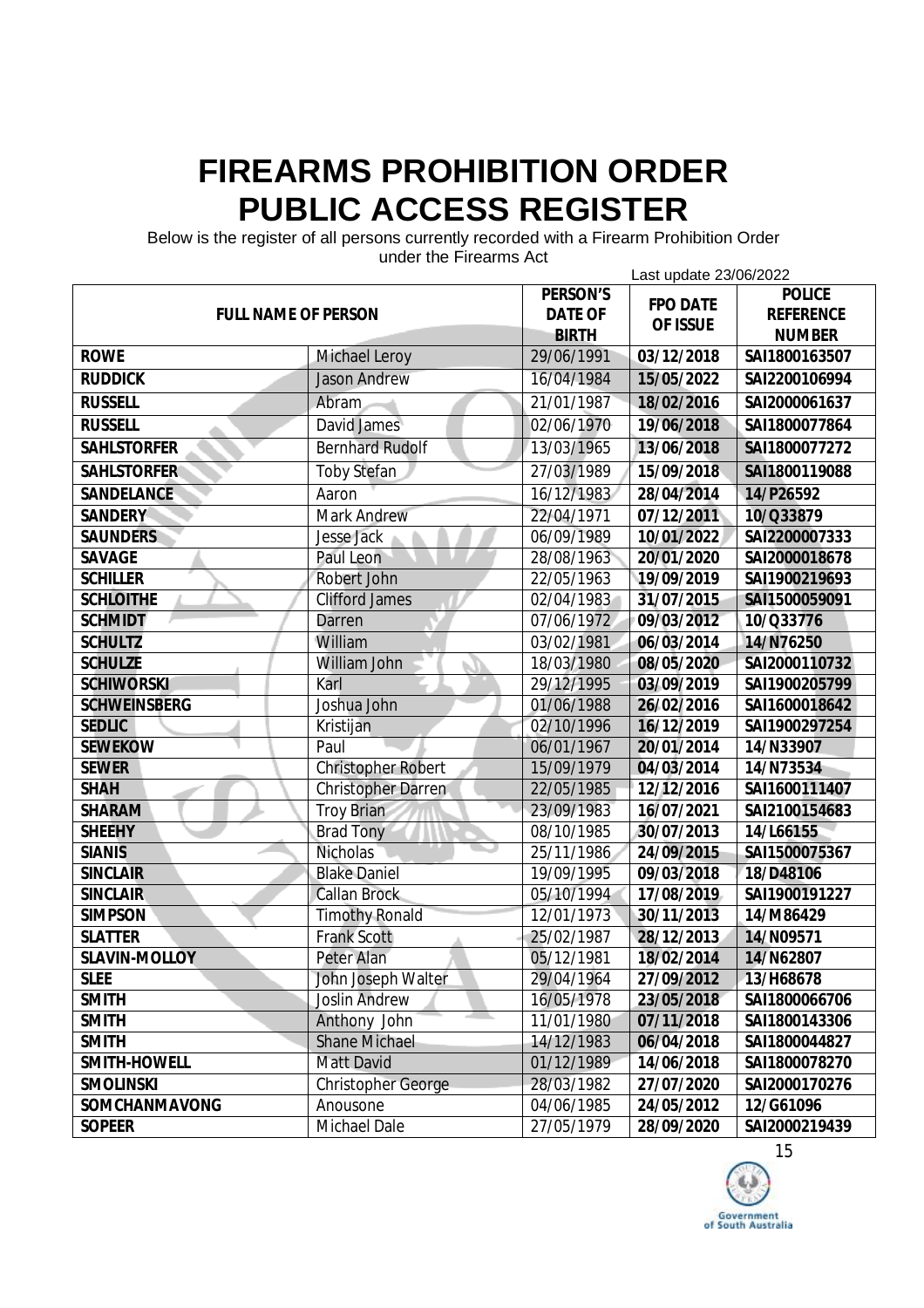Below is the register of all persons currently recorded with a Firearm Prohibition Order

|                            |                               |                            | Last update 23/06/2022      |                                   |  |
|----------------------------|-------------------------------|----------------------------|-----------------------------|-----------------------------------|--|
| <b>FULL NAME OF PERSON</b> |                               | PERSON'S<br><b>DATE OF</b> | <b>FPO DATE</b><br>OF ISSUE | <b>POLICE</b><br><b>REFERENCE</b> |  |
|                            |                               | <b>BIRTH</b>               |                             | <b>NUMBER</b>                     |  |
| <b>SPARKS</b>              | Shane Jason                   | 02/05/1977                 | 21/05/2021                  | SAI2100119909                     |  |
| <b>SPOONER</b>             | <b>Reginald George</b>        | 22/07/1982                 | 06/03/2012                  | 10/S30704                         |  |
| <b>STACY</b>               | John Peter Lord               | 03/01/1990                 | 24/04/2020                  | SAI2000099096                     |  |
| <b>STACY</b>               | Peter Keith                   | 26/07/1981                 | 20/02/2020                  | SAI2000045780                     |  |
| <b>STAKER</b>              | <b>Andrew Charles</b>         | 13/12/1968                 | 19/04/2017                  | SAI1700045586                     |  |
| <b>STAMATELOPOULOS</b>     | George                        | 18/10/1983                 | 12/05/2014                  | 14/P37035                         |  |
| <b>STEPHENS</b>            | <b>Shane Ashley</b>           | 08/12/1978                 | 06/04/2020                  | SAI2000083744                     |  |
| <b>STEVENS</b>             | Alexander Glen                | 16/04/1992                 | 02/11/2016                  | SAI1600096577                     |  |
| <b>STEWART</b>             | <b>Adam William</b>           | 02/06/1977                 | 19/04/2018                  | SAI2000069724                     |  |
| <b>STEWART</b>             | <b>Matthew James Laurence</b> | 22/06/1990                 | 11/06/2021                  | SAI2100221338                     |  |
| <b>STRACHAN</b>            | <b>Callan Richard</b>         | 18/11/1983                 | 04/02/2021                  | SAI2100051029                     |  |
| <b>SUJSTER</b>             | Ivan                          | 27/07/1945                 | 06/03/2012                  | 10/S89052                         |  |
| <b>SUTTON</b>              | <b>Gregory Keith</b>          | 18/03/1962                 | 18/09/2013                  | 14/M78343                         |  |
| <b>SWARD</b>               | <b>Glen Douglas</b>           | 02/09/1977                 | 30/06/2016                  | SAI1600057053                     |  |
| <b>SWEETING</b>            | <b>Aaron Thomas</b>           | 21/12/1989                 | 27/11/2019                  | SAI1900279636                     |  |
| <b>SYKES</b>               | <b>Tom Domenico</b>           | 11/01/1987                 | 17/01/2020                  | SAI2000022823                     |  |
| <b>SYMES</b>               | Nathan                        | 01/09/1982                 | 06/02/2020                  | SAI2000032765                     |  |
| <b>TAIPARI</b>             | Tyrone Pappahori              | 19/08/1989                 | 30/11/2021                  | SAI2100263248                     |  |
| <b>TAMAS</b>               | <b>Daniel Martin</b>          | 07/09/1986                 | 23/09/2019                  | SAI1900223052                     |  |
| <b>TARABAR</b>             | Benjamin                      | 03/03/1991                 | 30/07/2019                  | SAI1900176555                     |  |
| <b>TAYLOR</b>              | <b>Ben Victor</b>             | 11/02/1982                 | 26/08/2019                  | SAI1900198809                     |  |
| <b>TAYLOR</b>              | <b>Brett Scott</b>            | 13/04/1962                 | 29/01/2015                  | SAI1600009908                     |  |
| <b>TAYLOR</b>              | Conan                         | 30/11/1980                 | 24/07/2019                  | SAI1900176389                     |  |
| <b>TAYLOR-MOSS</b>         | James Christopher             | 15/01/1982                 | 14/05/2012                  | 12/G30317                         |  |
| <b>THALLER</b>             | Hans                          | 22/04/1952                 | 19/11/2020                  | SAI2000259292                     |  |
| <b>THALLER</b>             | Jake                          | 24/12/1991                 | 09/11/2015                  | SAI1500088877                     |  |
| <b>THOMAS</b>              | <b>Jake Scott</b>             | 05/12/1996                 | 27/10/2020                  | SAI2000241914                     |  |
| <b>THOMAS</b>              | <b>Scott David</b>            | 21/06/1967                 | 26/10/2020                  | SAI2000241124                     |  |
| <b>THOMPSON</b>            | <b>Andrew Michael</b>         | 20/02/1973                 | 28/02/2020                  | SAI2000054093                     |  |
| <b>THOMPSON</b>            | <b>Benjamin Thomas</b>        | 29/08/1982                 | 09/08/2016                  | SAI2000067117                     |  |
| <b>THOMPSON</b>            | David Graham                  | 13/02/1975                 | 16/11/2019                  | SAI1900269503                     |  |
| <b>TIPPINS</b>             | <b>Mark Charles</b>           | 27/06/1989                 | 04/07/2021                  | SAI2100145746                     |  |
| <b>TOPLEY</b>              | <b>Michael Eaton</b>          | 11/03/1982                 | 03/05/2013                  | 13/K83908                         |  |
| <b>TOPSFIELD</b>           | <b>Rodney Malcolm</b>         | 26/04/1976                 | 17/08/2017                  | SAI1700097281                     |  |
| <b>TOTOLAS</b>             | Paul Spencer George           | 05/08/1979                 | 01/05/2016                  | SAI1600039101                     |  |
| <b>TOUCH</b>               | Sotharith                     | 06/07/1988                 | 25/10/2018                  | SAI1800138454                     |  |
| <b>TRACEY</b>              | John Michael Craig            | 19/11/1977                 | 08/05/2018                  | SAI1800064999                     |  |

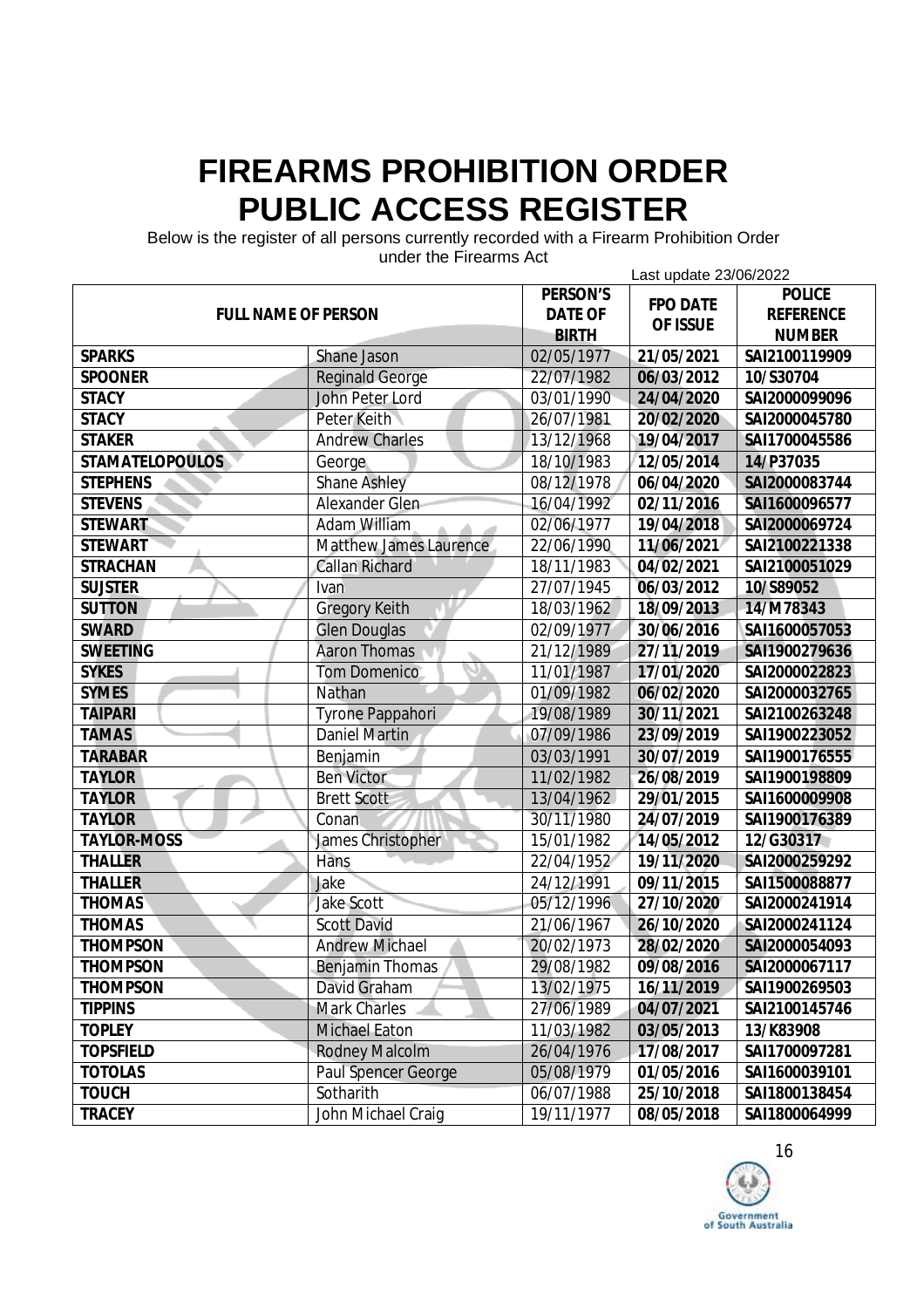Below is the register of all persons currently recorded with a Firearm Prohibition Order

| 911961 1116 1 116811113 ACL<br>Last update 23/06/2022 |                           |                |                 |                  |
|-------------------------------------------------------|---------------------------|----------------|-----------------|------------------|
| <b>FULL NAME OF PERSON</b>                            |                           | PERSON'S       |                 | <b>POLICE</b>    |
|                                                       |                           | <b>DATE OF</b> | <b>FPO DATE</b> | <b>REFERENCE</b> |
|                                                       |                           | <b>BIRTH</b>   | OF ISSUE        | <b>NUMBER</b>    |
| <b>TRAN</b>                                           | <b>Phoung Trong</b>       | 20/04/1978     | 05/04/2020      | SAI2000082549    |
| <b>UNDERWOOD</b>                                      | Katene                    | 05/03/1983     | 13/11/2019      | SAI1900265540    |
| <b>UPHILL</b>                                         | <b>Adam Scott</b>         | 24/09/1989     | 01/04/2019      | SAI1900087617    |
| <b>UZZELL</b>                                         | <b>Michael Paul</b>       | 06/11/1959     | 15/01/2009      | 09/N51202        |
| <b>VAN SETTEN</b>                                     | <b>Daniel Paul</b>        | 27/06/1975     | 02/11/2011      | 12/E68961        |
| <b>VARNEY</b>                                         | Morris                    | 03/03/1967     | 27/05/2014      | SAI1400012276    |
| <b>VARRICCHIO</b>                                     | Nunzio                    | 01/08/1950     | 26/09/2014      | SAI1400044696    |
| <b>VILLANI</b>                                        | <b>Mark</b>               | 23/07/1986     | 17/04/2014      | 14/P19036        |
| <b>VIVIAN</b>                                         | <b>Ryan Howard</b>        | 14/05/1987     | 19/12/2014      | SA1500002888     |
| <b>VITOR</b>                                          | Milomir                   | 18/08/1987     | 15/11/2017      | SAI1700134913    |
| <b>VON EINEM</b>                                      | <b>Leslie Albert</b>      | 18/04/1976     | 08/11/2013      | 14/M87492        |
| <b>VONSTANKE</b>                                      | Dermott Wayne             | 21/11/1995     | 08/01/2020      | SAI2000007947    |
| <b>VOTINO</b>                                         | Antonio                   | 08/04/1985     | 06/05/2013      | 13/K83981        |
| <b>VOTINO</b>                                         | Vince                     | 24/05/1980     | 26/02/2016      | SAI1600018684    |
| <b>VOEVODOV</b>                                       | Igor                      | 18/05/1985     | 21/12/2018      | SAI1800179518    |
| <b>WALLACE</b>                                        | <b>Michael Andrew</b>     | 15/05/1977     | 19/02/2014      | 14/N67809        |
| <b>WALSH</b>                                          | <b>Bradley Alan</b>       | 20/12/1974     | 04/06/2012      | 12/G45802        |
| <b>WANGANEEN</b>                                      | David John                | 24/10/1991     | 23/10/2018      | SAI1800136030    |
| <b>WANLESS</b>                                        | Jeffrey Robert            | 11/12/1956     | 18/12/2020      | SAI2000284311    |
| <b>WARBURTON</b>                                      | <b>Corey Tyson</b>        | 06/03/1982     | 10/03/2016      | SAI1600031046    |
| <b>WARD</b>                                           | <b>Matthew</b>            | 18/09/1971     | 25/07/2013      | 14/L73479        |
| <b>WARD</b>                                           | <b>Tyson James</b>        | 09/05/1977     | 09/07/2013      | 14/L47316        |
| <b>WARNE</b>                                          | <b>Leigh Geoffrey</b>     | 30/05/1979     | 26/09/2019      | SAI1900232636    |
| <b>WEBB</b>                                           | <b>John Trevor</b>        | 24/02/1995     | 30/05/2018      | SAI1800069451    |
| <b>WEBB</b>                                           | <b>Terrence William</b>   | 22/06/1981     | 11/04/2016      | SAI2000064751    |
| <b>WEBER</b>                                          | <b>Nicholas Peter</b>     | 25/04/1988     | 31/08/2020      | SAI2000199321    |
| <b>WEETRA</b>                                         | <b>Anthony Troy</b>       | 23/08/1975     | 01/07/2015      | SAI1500049885    |
| <b>WEETRA</b>                                         | <b>Colin Andrew James</b> | 28/04/1966     | 04/04/2013      | 13/K56961        |
| <b>WEETRA</b>                                         | <b>Trevor Francis</b>     | 26/10/1975     | 14/08/2012      | 13/H15714        |
| <b>WELLS</b>                                          | Anthony Witana Edward     | 02/06/1978     | 09/08/2019      | SAI1900184882    |
| <b>WENKE</b>                                          | Robert John               | 24/05/1964     | 05/12/2019      | SAI1900289421    |
| <b>WERNER</b>                                         | <b>Ricky Steven</b>       | 09/10/1992     | 20/09/2019      | SAI1900220161    |
| <b>WEST</b>                                           | <b>Ashley Bryan</b>       | 20/04/1984     | 02/03/2016      | SAI2000064594    |
| <b>WIGHTON</b>                                        | <b>Philip Charles</b>     | 04/04/1959     | 19/09/2016      | SAI1600083024    |
| <b>WILLIAMS</b>                                       | Gavin Arthur              | 28/11/1981     | 19/06/2020      | SAI2000142007    |
| <b>WHITE</b>                                          | <b>Anand David</b>        | 15/09/1975     | 20/02/2016      | SAI1600017083    |
| <b>WHITE</b>                                          | Hayden David              | 13/11/1988     | 30/03/2013      | 13/J95504        |